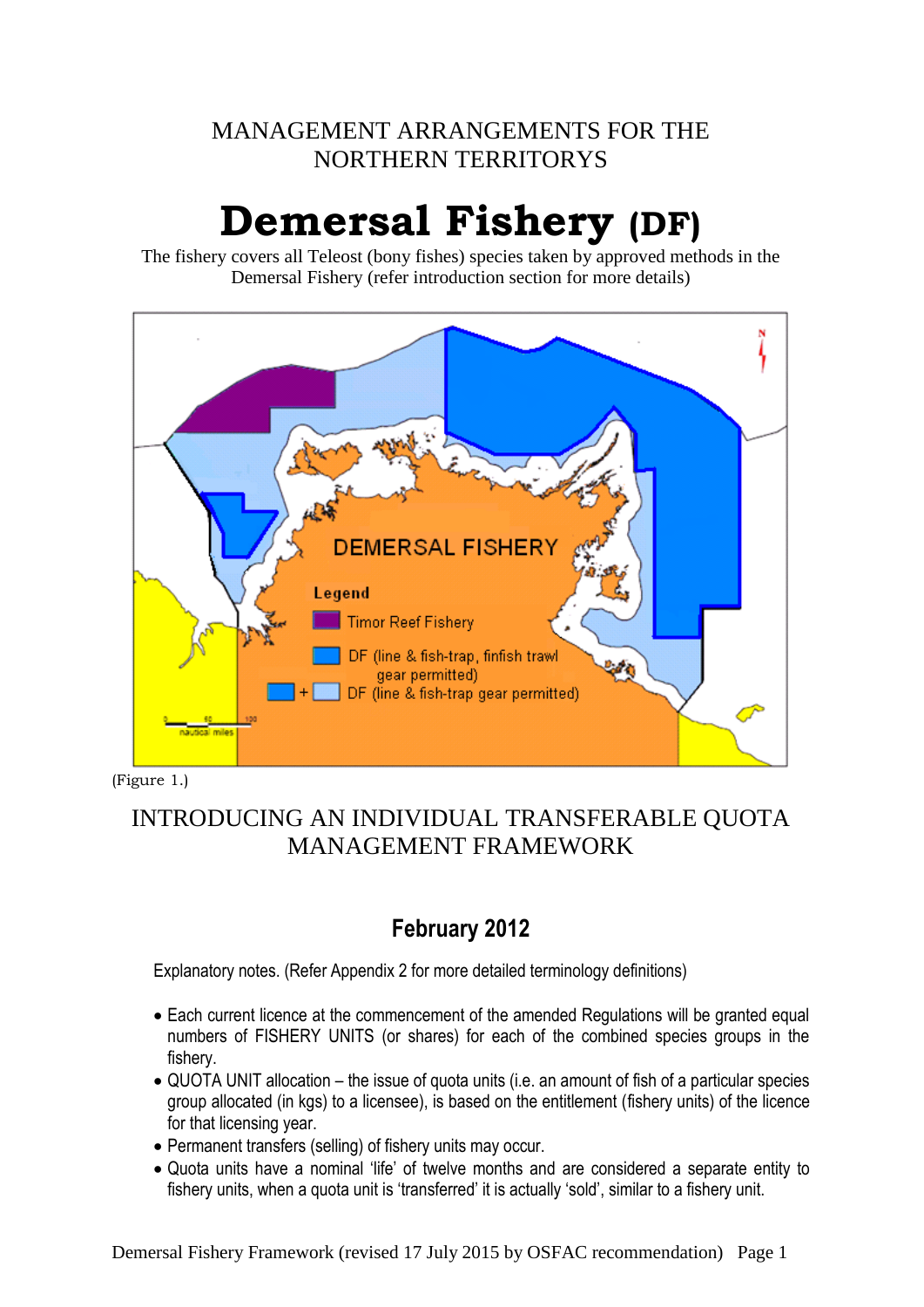# **CONTENTS**

|         |                               | FRAMEWORK PROVISIONS.                                                            | 4                                  |  |  |  |  |
|---------|-------------------------------|----------------------------------------------------------------------------------|------------------------------------|--|--|--|--|
| $1_{-}$ |                               | Total Allowable Commercial Catch (TACC)                                          | 5                                  |  |  |  |  |
| 2.      |                               | Initial Access and Allocation (As agreed at OSAG)                                | $\overline{7}$                     |  |  |  |  |
|         | 2.1                           | Development of a Future New Target Species                                       | $\overline{7}$                     |  |  |  |  |
|         | 2.2                           |                                                                                  |                                    |  |  |  |  |
|         |                               | Process to Develop a New Species                                                 | 8                                  |  |  |  |  |
|         | 2.3                           | Review of Multi-gear areas                                                       | $\bf 8$                            |  |  |  |  |
| 3       |                               | Individual Transferable Quota (ITQ)                                              | $\boldsymbol{9}$<br>$\overline{9}$ |  |  |  |  |
| 4.      | Licensing                     |                                                                                  |                                    |  |  |  |  |
| 5.      |                               | Gear Endorsements (As discussed by OSAG)                                         | 10                                 |  |  |  |  |
| 6.      | <b>Transfers</b>              |                                                                                  | 11                                 |  |  |  |  |
|         | 6.1                           | <b>Licence Transfers</b>                                                         | 11                                 |  |  |  |  |
|         | 6.2                           | Permanent Fishery Unit Transfer                                                  | 11                                 |  |  |  |  |
|         | 6.3                           | Temporary ITQ Transfer (Seasonal lease)                                          | 11                                 |  |  |  |  |
|         | 6.4                           | Undercatch                                                                       | 12                                 |  |  |  |  |
|         | 7. Permitted fishing gear     |                                                                                  | 12                                 |  |  |  |  |
| 8.      | Minimum holdings              |                                                                                  | 13                                 |  |  |  |  |
|         | 8.1                           | Dropline and Vertical line Minimum Holdings                                      | 13                                 |  |  |  |  |
|         | 8.2                           | Fish-traps, Finfish Longline gear Minimum Holdings                               | 14                                 |  |  |  |  |
|         | 8.3                           | Semi-demersal finfish trawl gear Minimum Holdings                                | 14                                 |  |  |  |  |
|         | 8.4                           | Mechanism to determine the rolling three year average quota species groups catch |                                    |  |  |  |  |
|         |                               | composition for each fishery                                                     | 14                                 |  |  |  |  |
|         | 9. Bycatch                    |                                                                                  | 15                                 |  |  |  |  |
|         | 10. Monitoring and Reporting  |                                                                                  | 15                                 |  |  |  |  |
|         | 10.1                          | Vessel Monitoring (VM)                                                           | 17                                 |  |  |  |  |
|         | 10.2                          | Scales and weights to be used when quota species are unloaded from vessel.       | 18                                 |  |  |  |  |
|         | 10.3                          | Catch not to be transferred between vessels                                      | 18                                 |  |  |  |  |
|         | 11. Costs                     |                                                                                  | 18                                 |  |  |  |  |
|         | 11.1                          | <b>Review of Current costs</b>                                                   | 19                                 |  |  |  |  |
|         | 11.2                          | Additional Administration, Management and Research costs                         | 19                                 |  |  |  |  |
|         | 11.3                          | <b>Additional Compliance Costs</b>                                               | 19                                 |  |  |  |  |
|         | 11.4                          | Cost sharing mechanisms                                                          | 20                                 |  |  |  |  |
|         |                               | 11.4.1 Recovery of 'Once off' start up management costs                          | 20                                 |  |  |  |  |
|         |                               | 11.4.2 Recovery of 'on-going' Management Costs                                   | 20                                 |  |  |  |  |
|         |                               | 11.4.3 Recovery of Unit and ITQ Transfer Costs (if required)                     | 20                                 |  |  |  |  |
|         |                               | 11.4.4 Proposed Mechanism for funding of Decision Rules Management Actions       | 20                                 |  |  |  |  |
|         |                               | 11.4.5 Tier 1 mechanism                                                          | 21                                 |  |  |  |  |
|         |                               | 11.4.6 Tier 2 mechanism                                                          | 21                                 |  |  |  |  |
|         |                               | 11.4.7 Tier 3 mechanism                                                          | 21                                 |  |  |  |  |
|         |                               | 11.4.8 Management Costs Recovery Summary                                         | 21                                 |  |  |  |  |
|         | 12. Additional Considerations |                                                                                  | 21                                 |  |  |  |  |
|         | 13. Working Examples          |                                                                                  | 22                                 |  |  |  |  |
|         | 13.1                          | Fishery unit & ITQ Transfer examples                                             | 22                                 |  |  |  |  |
|         | 13.2                          | Tier 1 mechanism and example                                                     | 23                                 |  |  |  |  |
|         | 13.3                          | Tier 3 mechanism and example                                                     | 23                                 |  |  |  |  |
|         | 13.4                          | Undercatch mechanism and example                                                 | 24                                 |  |  |  |  |
|         |                               | APPENDIX 1: DECISION RULES                                                       | 26                                 |  |  |  |  |
|         |                               |                                                                                  |                                    |  |  |  |  |
|         |                               | APPENDIX 2: TERMINOLOGY DEFINITIONS                                              | 32                                 |  |  |  |  |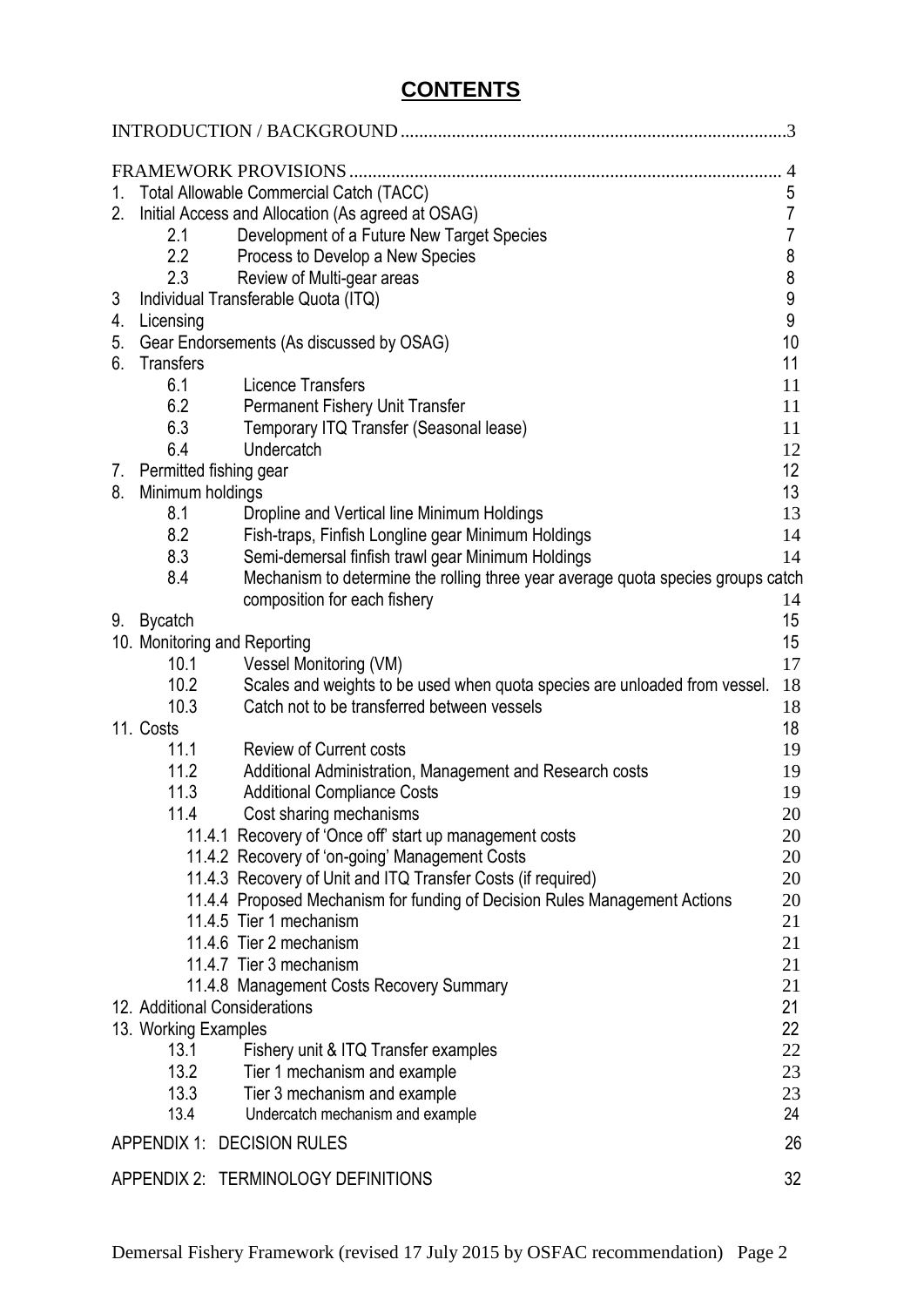#### <span id="page-2-0"></span>**INTRODUCTION / BACKGROUND**

The Demersal Fishery (DF) and Finfish Trawl Fishery (FTF) are limited entry, offshore demersal snapper fisheries with an area of approximately 100,000 nm<sup>2</sup>. The fisheries share significant fishing area and are currently managed via input controls, utilising semi-demersal trawl, traps and hook gear to harvest largely red and goldband snappers, along with a number of associated finfish species. The two fisheries share sustainable harvest targets of 2500 tonnes (t) for red snappers and 400t for goldband snappers.

The Department, at the request of Demersal Fishermen's Association and Finfish Trawl Licensee Committee, has introduced primarily output (catch based) controls as opposed to the previous input (gear based) controls into the management arrangements in order to ensure and maintain sustainable catch levels and to provide certainty, economic efficiency and flexibility for operators. This has been developed concurrently with the establishment of a suitable mechanism to increase finfish trawl gear effort in order to assist sustainable utilisation of the remaining undeveloped areas of the Demersal Fishery.

Fisheries note that demersal fishers have continued to target higher valued goldband snapper which have a much lower harvest target (400t) than red snappers (2500t). The recent growth in goldband catches, particularly in the area adjacent to the nearby Timor Reef Fishery (TRF), is of potential concern. Under the previous management arrangements, if the number of demersal licences issued (60) became active the capacity exists to quickly reach or exceed current harvest targets. That could jeopardise the biological sustainability of the fishery and impact on its optimal operation.

Total allowable catches are a management tool used to provide biological protection of fisheries. Once any of the annual quotas have been taken the fisheries are closed. By setting a Total Allowable Commercial Catch (TACC) and allocating it to fishermen as Individual Transferable Quotas (ITQs), rights over a proportion of the catch are established. Market forces distribute the quota among those fishermen who value the rights most highly and are able to use the resource most efficiently. Because quota holders are guaranteed a proportion of the catch, they no longer need to compete for their catch and can concentrate on taking their share using the most economically efficient means. In this way, ITQs facilitate autonomous adjustment of fleet size and fishing operations.

The fishery covers all Teleost (bony fishes) species taken by approved methods. Other species taken as genuine byproduct while using approved methods may be retained (i.e. species that are not targeted by fisheries operating under a Commonwealth permit or as agreed under the Offshore Constitutional Settlement (OCS) for this fishery). Catch excludes certain no-take species defined under NT Fishery Regulations.

Management responsibility for the fisheries is shared by the NT and Commonwealth via the Northern Territory Fisheries Joint Authority (NTFJA). Approval has been granted by the NTFJA to implement the new management arrangements.

At the request of Industry, the NTFJA has given 'in principle' support, subject to satisfactory outcomes for government regarding any increased costs for management, research and compliance, for the formalisation of current harvest targets and the introduction of Individual Transferable Quota (ITQ) into the management arrangements of the DF and FTF. The NTFJA encourages rationalisation of the two fisheries in order to assist sustainable utilisation of the offshore demersal snapper grounds and to assist with this aim, has approved additional finfish trawl effort being introduced. The NTFJA is also supporting the removal of the goldband snapper area adjacent to the Timor Reef Fishery east to 133 degrees 16 minutes E and provision of alternative finfish trawl fishing areas (refer figure 1).

The FTF has been abolished and the existing FTF licence holders have been amalgamated into the restructured DF. Nominated areas allowing use of multiple gears (vertical line, drop-line, finfish longline, fish-traps and finfish trawl gear) have been allocated (see dark blue areas on page 1 map for details). Some of the additional areas open to trawl fishing overlap with parts of the Commonwealth managed Northern Prawn Fishery (NPF). To ensure both fisheries effective quota management,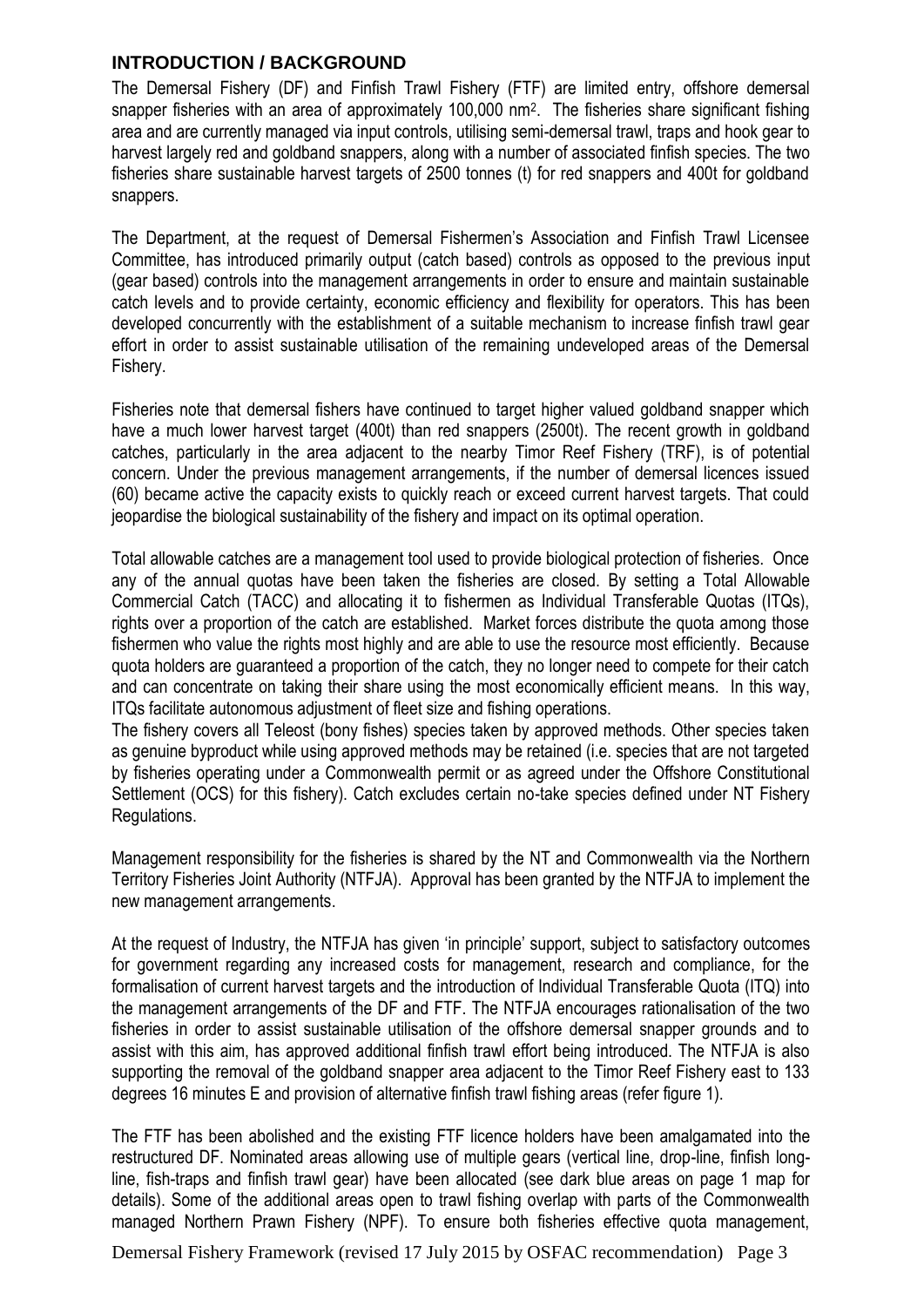interaction between the fisheries needs to be monitored. Some additional management in specific areas may be deemed necessary to prevent potential negative impacts to the area. As improved stock assessment information becomes available, it may be necessary to implement additional management arrangements in the future. The exact scale of these proposed management arrangements will be dependent upon outcomes of stock assessments and discussions with Commonwealth fisheries agencies, Department of Sustainability, Environment, Water, Populations and Communities (SEWPaC) and other resource users. To allow for cost effective monitoring of the DF fleet, Fisheries has introduced a Vessel Monitoring System (VMS), which includes operators in the TRF in order to provide adequate coverage and reduce overall operating costs (refer section 10.1 for details).

This document describes the framework for the new management arrangements as developed by the Offshore Snapper Advisory Group (OSAG) for implementation by Government. It is important to note a previously explored Expressions of Interest (EOI) option included key criteria which recognised existing licence holder's entitlements through establishment of a funded licence buyback scheme. During an earlier consultation period feedback from within and outside the fishery expressed concerns over various elements of the EOI option. The comments received were carefully considered and upon reviewing legal advice to the EOI option the current approach to achieving the NTFJA's goals was developed as the most appropriate way forward. The key goals remain long-term protection of goldband snapper habitat and sustainable use of the offshore snapper resources whilst maintaining licence holder entitlements throughout the restructure process where possible.

The intention of the document is to outline policy guidelines which would assist implementation of the new management arrangements. In proposing legislative change for the current DF and FTF, it was important to recognise outcomes from research projects between the NT and other jurisdictions, ie: Northern Australian Red Snapper Harvest Strategy framework, which may have a future impact on sections of the proposal. Additionally, in reassessing the export accreditation of the fishery, SEWPaC may impose changed or additional conditions aimed at addressing the fisheries impact on the environment.

#### <span id="page-3-0"></span>**FRAMEWORK PROVISIONS**

There are three main components to a quota structured fishery, the 'permanent fishery unit' (Fishery Unit or ownership share), the annual 'catch allocation' (Quota Unit or ITQ) and the 'licence to fish'. Within these three components lie a number of elements which permit the fishery to operate in a practical and sustainable manner.

A licence is required for a person to take fish for commercial purposes in accordance with Section 10 of the Fisheries Act. The licence is an authorisation to undertake an activity subject to the *Fisheries Act 1988*, Fisheries Regulations, Management Plans or licence conditions. Licences to fish sit outside the ITQ process to some extent. It is important to note that any financial 'value' a licence may have under the current management arrangements is likely to shift from the licence, to a licence's fishery units and allocations under this proposal. That is, the market will trade in fishery units and ITQ's and there may be little value placed on an existing licence as there will be minimal restrictions on the issue of new licences.

The number of new licences issued need not be restricted providing whole of fishery bycatch limits and overall ecological impacts of fishing are adequately addressed. Sustainability of stocks within the fishery will be maintained via enforcement of proposed risk-based performance indicators (described in appendix 1) and the annual catch allocation as described throughout this framework.

Fisheries has developed a mechanism to assign a specific sustainable TACC to all retained species (as group quota) other than those already under a TACC in order to reduce compliance costs to licensees and ensure sustainability for minor species. It is intended the Group TACC will be distributed pro-rata, as group fishery units, equally to all DF unit holders (refer section 1 for details).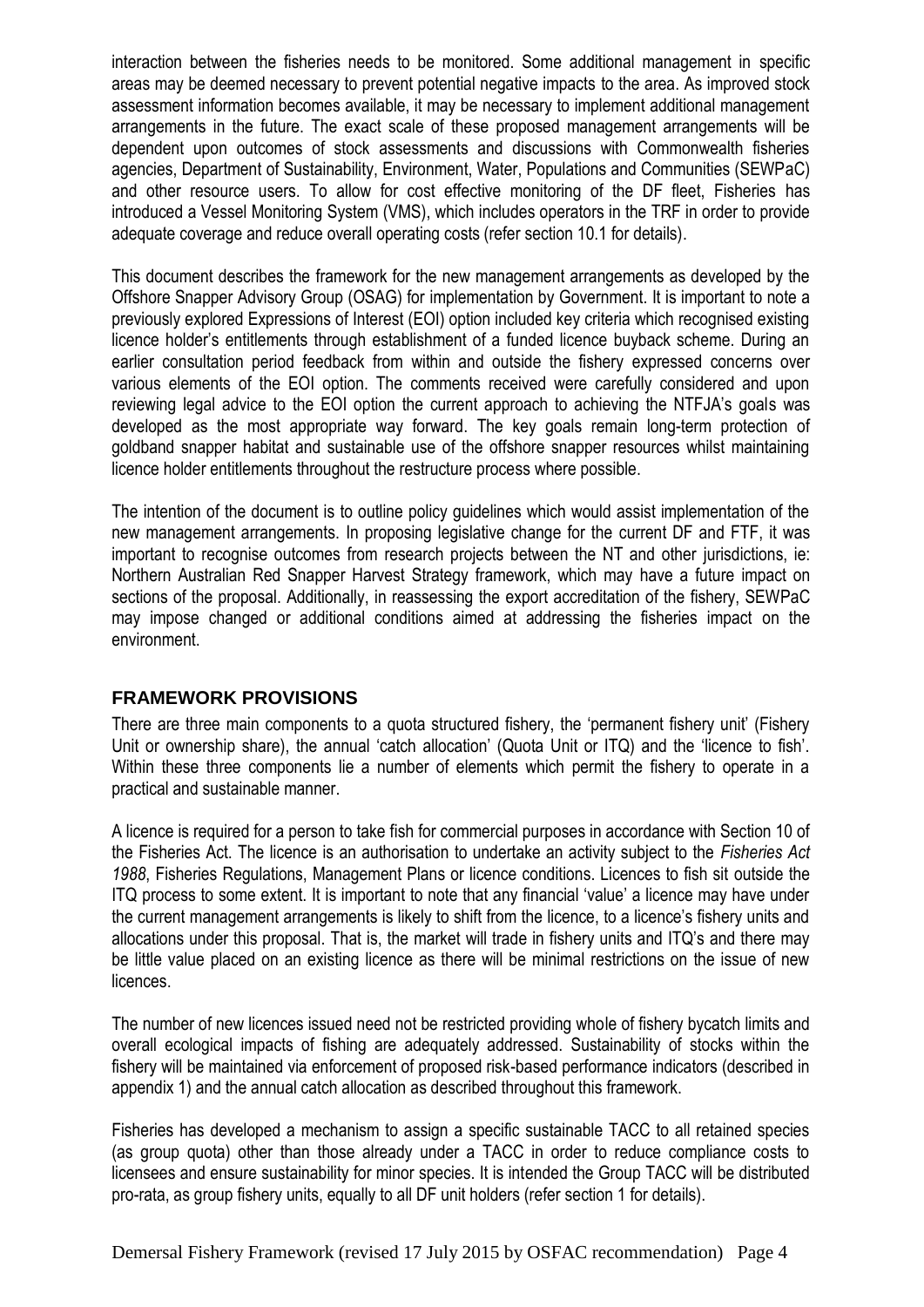Criteria have been proposed to enable DF licence holders to use finfish trawl gear in the multi-gear use zones. It is proposed that appropriate red snapper, goldband and group quota unit holding amounts and additional monitoring would be required as well as a solid commitment to participate in essential planned research projects (e.g. regular assessment surveys).

Note; those additional costs (remaining after sale of survey catch) for the proposed surveys are anticipated to be offset by all fishery unit holders in the proposed DF and TRF. These main essential criteria are to be addressed prior to a trawl gear application being considered by Fisheries.

# <span id="page-4-0"></span>**1. Total Allowable Commercial Catch (TACC)**

This document is focussed on the harvest of finfish by the commercial sector only, as there is currently little significant interaction with other resource user groups (e.g. Amateurs or Fishing Tour Operators) in the fishery. However, the introduction of the TACC mechanism (which may be conservative in terms of possible TAC) allows for consideration of potential resource allocation issues in the future, i.e. scope remains for any sector allocation issues to be considered in the future.

Fisheries notes that when not all of a fisheries landed catch comprises quota species, 'offshore' and 'onshore' compliance monitoring needs become more complex (i.e. an individual's capacity to deceive or conceal quota species increases). Currently, a dedicated 'offshore' compliance capacity for these limited entry fisheries is not considered to be necessary because there are no individual catch restrictions. The current risk to sustainability is deemed low because licence numbers are limited and existing gear restrictions effectively restrict productivity. The risk assessment is to be reassessed under a quota management framework. However, it is anticipated that with the necessary additional checks and balances in place (see Appendix 1), that the introduction of quota management will provide for better environmental outcomes for the fishery and improved economic performance for operators.

The TACC setting for combined goldband snapper species has been examined with careful consideration of the relatively low proportions of 'prime' goldband habitat when compared to red snapper habitat type and of the successful fishing activity undertaken in areas adjacent to the TRF and eastward across the Arafura Sea. In recognition of these considerations, along with currently available scientific advice. Fisheries has determined that at this time the commercial fishery share is an allowable catch of 400 tonnes for combined Goldband snapper species (*Pristipomoides multidens, Pristipomoides typus, Pristipomoides filamentosus*), and 2500 tonnes for combined Red snapper species (*Lutjanus malabaricus, Lutjanus erythropterus*). Additionally, to simplify compliance needs and to assist in reducing monitoring costs, a TACC has been determined for all other retained (group) species of 915 tonnes. The quota management framework provides for a review of quota limits based on evidence. Therefore, either increases or decreases to the quota limits may be warranted in time if they do not put the sustainability of the resource at risk.

Provided here is a brief explanation of the background information used to calculate the Group TACC. Goldband fishing methods can be quite targeted operations due to the species preferred habitat range and schooling nature. Historically, these methods have caught an average of ~8% (fisheries datasets 1995-2009) of additional species. This proportion should be considered when determining the amount of Group TACC.

Also considered in the context of assigning a group TACC were comments received from industry members advising that operators may intend to develop the shallower redfish sector of the fishery and potentially utilise different gears. Red snapper fishing methods vary due to the species broader habitat range and have a higher additional species catch of up to ~24% (fisheries datasets 1995-2009). This proportion should also be considered when determining the amount of Group TACC.

Note, DF and FTF triggers of 10% and 35% of the annual combined catch for total group (all other retained) species respectively, has been agreed with SEWPaC as a suitable trigger in assessing the ecological sustainability of the fishery.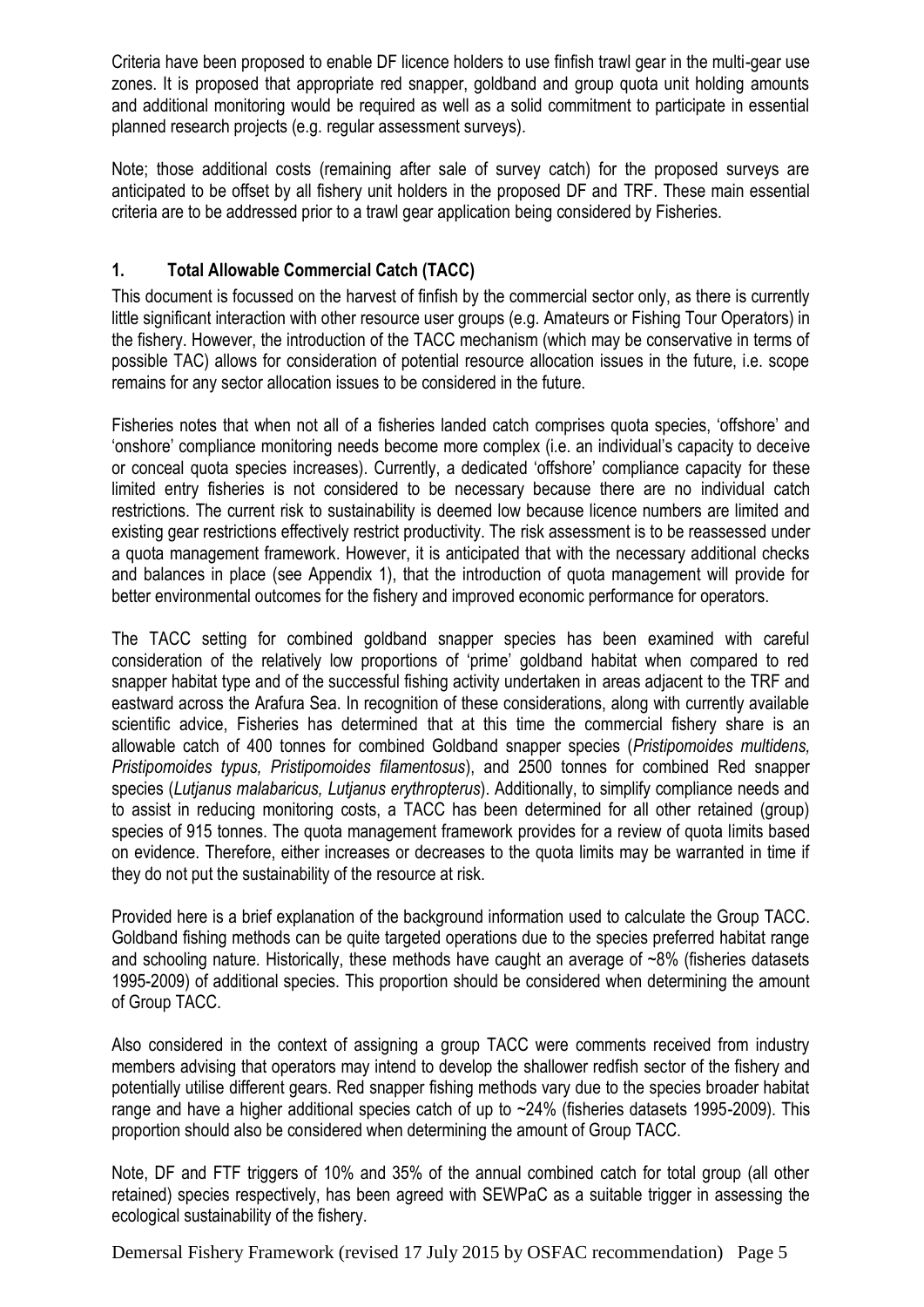The proposed Group TACC should not unduly inhibit fishery development and should enable operators who wish to operate in the fishery sufficient access to available group quota. Additionally, it is proposed to introduce a mechanism to identify, evaluate and if possible, set individual TACC for any dominant species which emerges through changing fishery practices in the future (note sections 2.1, 2.2).

These factors have been carefully considered by Fisheries along with recognition of scientific knowledge gaps surrounding most species included in the group. The decision rules developed for the fishery (Appendix 1) have been amended to ensure that TACC setting remains appropriate as the fishery develops. These amendments will align with daily logbooks being lodged at the completion of each trip, not monthly as is the case now. When required, additional single species safeguards would be incorporated into the decision rules to meet Fisheries environmental obligations.

The DF total Group fishery units would initially be distributed equally to each demersal licence. After initial allocation, individual operators would have to transfer quota to ensure they held adequate quota to suit their intended fishing operations. Operators would have the capacity to source additional group quota from other group quota holders in the fishery as required to meet trip minimum holdings.

The proposed changes to the fisheries management arrangements trigger a need to inform SEWPAC and the fishery will then need to be re-evaluated by SEWPAC to ensure maintenance of environmental sustainability.

#### **1.1 Setting the TACC**

Under Fisheries legislation, the Minister for Fisheries is responsible for setting a Total Allowable Commercial Catch (TACC) and may, before the start of each fishing season, review and/or determine the TACC for each quota species / or species group. In reviewing and/or determining the allowable catch the Minister may consider:

- The adequacy of government stewardship of aquatic resources promoting fairness, equity and access to aquatic resources by all recognised stakeholder groups
- the agreed decision rules
- information given by the Offshore Snapper Advisory Group (OSAG), and any subsidiary Committee if established
- information about the sustainability of marine species in the area of the fishery
- potential impacts from other community sectors
- the reference points set for the stocks of quota species
- the precautionary principle; and
- any decision made by the Executive Director of Fisheries ('the Director') or the NTFJA

The proposed Regulations shall describe the parameters for determining TACC's, and the annual TACC may be prescribed by the Minister in those regulations. The TACC will remain as set by the Minister until the Minister determines a new TACC. If the Minister for Fisheries does not set a new TACC prior to a fishing season, then the TACC set for the previous season will continue to apply.

The Director may develop decision rules and management actions for confirming the TACCs and associated management arrangements in the fishery. The decision rules, if appropriate, should be included in the regulations and include at a minimum, performance indicators, trigger points and management actions covering:

- monitoring the fishery effectively and minimising high grading / discarding
- maintaining and providing confidence in TACCs
- maintenance of bycatch within acceptable parameters
- review of retained and non-retained catch composition
- interactions with threatened, endangered, protected or listed species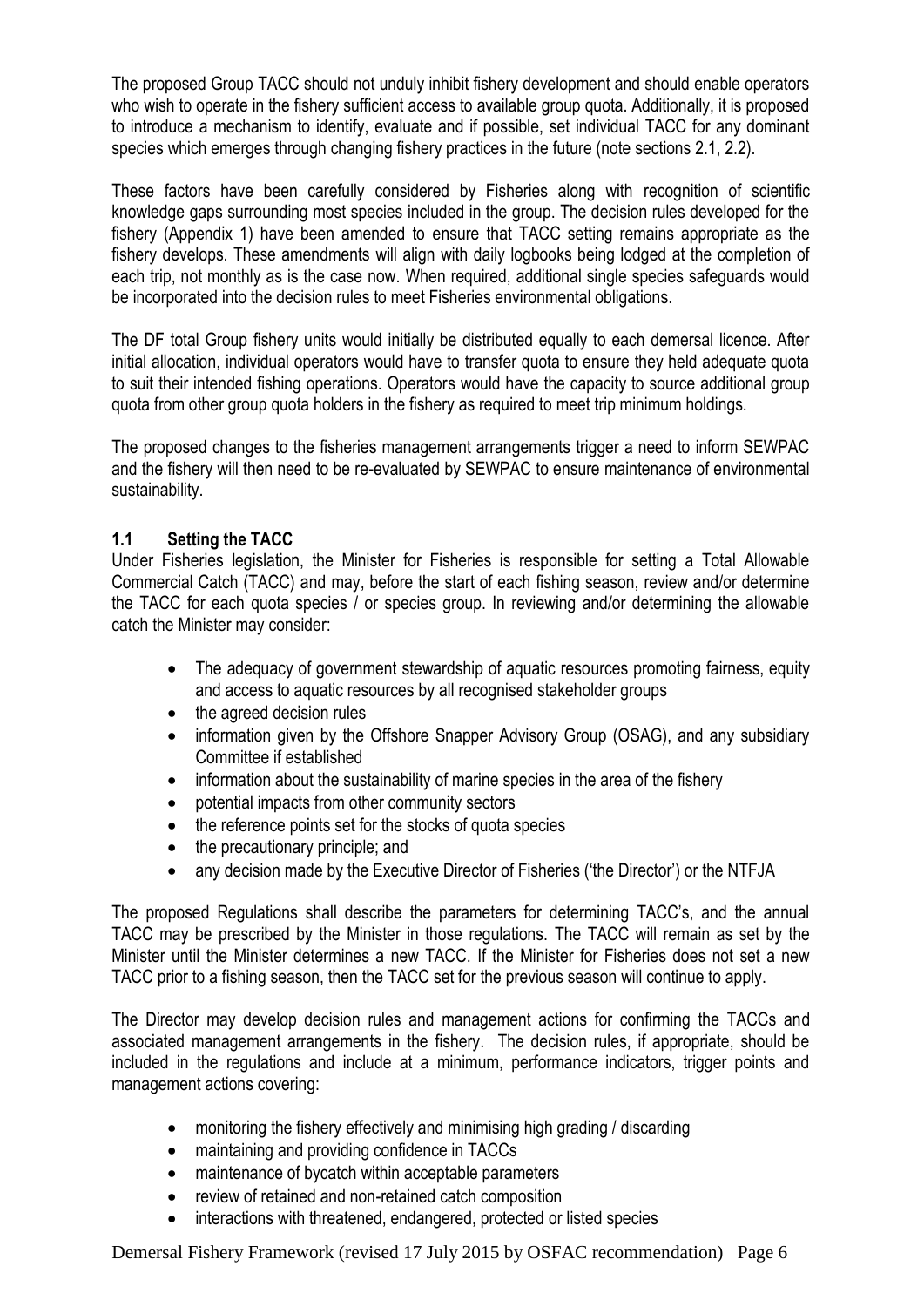• effects of fishing on the ecosystem

In approving any decision rules the Director may consider:

- information given by the Offshore Snapper Advisory Group (OSAG), and any subsidiary **Committee**
- the total estimated catch by commercial, recreational, indigenous fishers and any other users of the fishery
- information about the sustainability of marine species and ecosystems in the area of the fishery and conformity with the *Environmental Protection and Biodiversity Conservation Act* (the *EPBC Act)*
- the reference points set for the stocks of quota species
- the precautionary principle; and
- any decision made by the Minister

#### <span id="page-6-0"></span>**2. Initial Access and Allocation**

On establishment of the NTFJA in 1995, eligibility of existing Commonwealth permit holders to participate into the future was determined on proper grounds. Those eligible permit holders were granted access into the new NTFJA fisheries. This framework does not provide for a reconsideration of previous access allocations.

Therefore, only those licences current immediately prior to the commencement of the new Regulations will transition into the proposed DF. To maintain and recognise a current licence holder's entitlement, each demersal licence holder at the commencement of the new regulations will be granted an equal allocation of fishery units (or shares) for each combined species group allocated to the DF. The equal allocation mechanism is derived from recommendations from Industry and is independently supported by the vast majority (95%) of individual DF licence holder's.

There are currently 60 licences in the DF, and 1 FTF licence. These two 'offshore' fisheries historically share a combined commercial harvest target of 2500t red snappers and, more recently, 400t goldband snappers. In recognition of the historical average harvest levels of the finfish trawl fishery subsequent to the revised NTFJA in 1995, Industry have requested the FTF is allocated 800t of red snapper and 40t of goldband snapper from the shared harvest targets with the remainder being distributed equally between each DF licence holder.

The number of fishery units issued to the DF unit is as follows: Combined Goldband snapper species 360,000 fishery units Combined Red snapper species 1,700,000 fishery units Combined Group species 631,000 fishery units The numbers of fishery units issued to the FTF unit are as follows: Combined Goldband snapper species 40,000 fishery units Combined Red snapper species 800,000 fishery units Combined Group species 284,000 fishery units

The number of fishery units will initially be equally allocated to each of the sixty DF licences as follows: Combined Goldband snapper species 6,000 fishery units Combined Red snapper species 28,333 fishery units Combined Group species 10,516 fishery units

#### <span id="page-6-1"></span>**2.1 Development of a Future New Target Species**

The species group categories for initial fishery unit allocation encompass all retained catch from the entire fishery, ie: major target species or species groups as well as all lesser species or species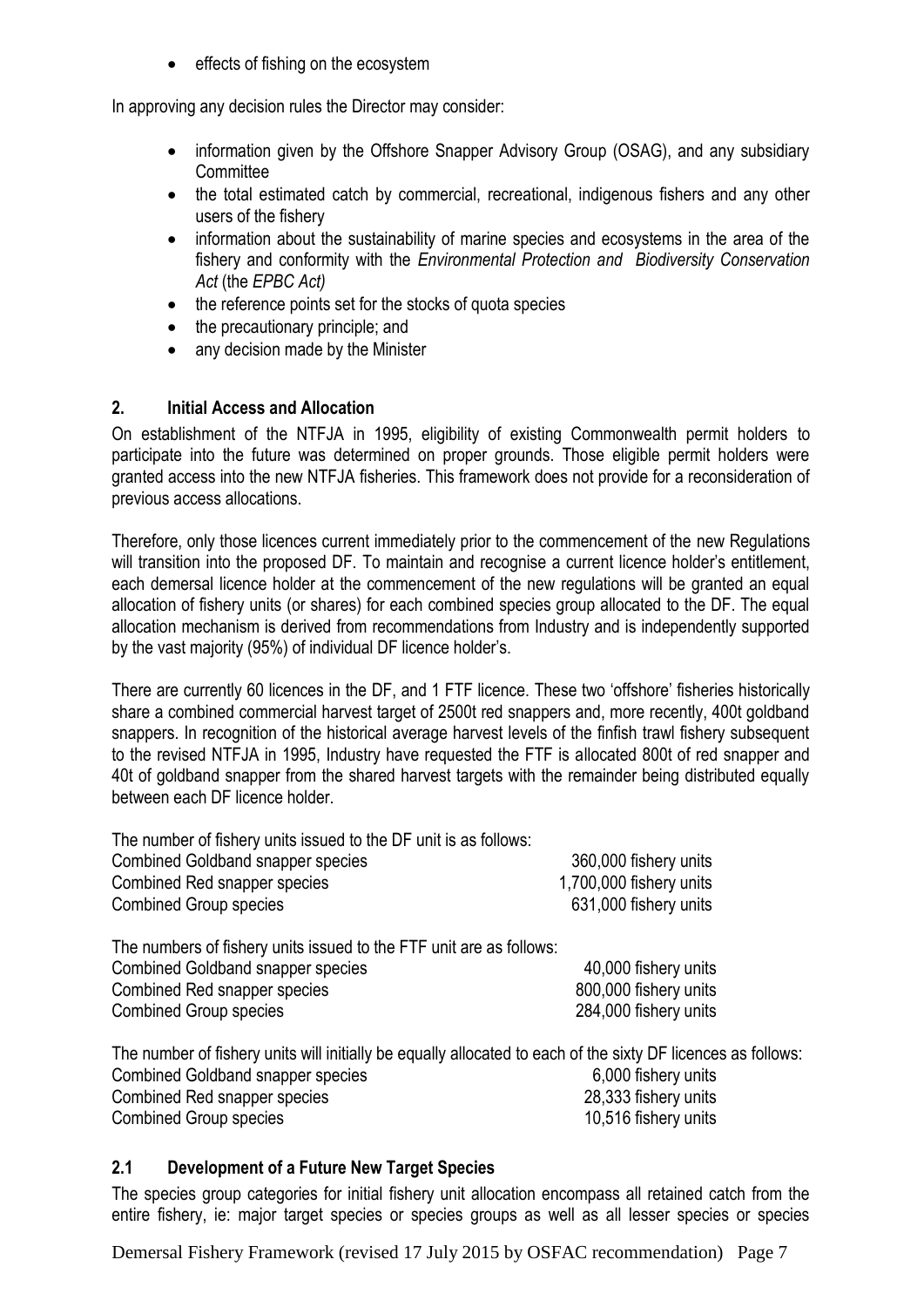groups. All of the lesser species or species groups are incorporated in the combined Group species category.

If, in the future, it is identified by Fisheries or through the annual review of catch composition (refer section 8.4 for catch composition quidelines) that a particular species or species group within the combined Group species category is becoming dominant, that species or species group may be referred to a science-based Fishery Advisory Group (FAG) for assessment. If the FAG considers there is adequate information on the species, it may recommend to Fisheries that the species or species group may be allocated a TACC. Alternatively, Fisheries or the FAG may determine there is insufficient information to move the species or species group to the target category and it remains in the Group species. However, Fisheries or the FAG may recommend that a focused research program be established to gather the information required to reassess the species or species group.

A recommendation for this species or species group to be nominated for target species status would be made to the Executive Director of Fisheries and, if approved, referred to the Minister for consideration. If the Minister agrees then the new target species could be allocated a nominal block of fishery units (e.g. 100,000 fishery units). The fishery units would be allocated pro-rata between the holders of a licence based on their group fishery unit holdings at the next annual allocation review. If a species is allocated target species status, the Fisheries or the FAG will also review the appropriateness of the Group species TACC. For an example, refer section 12.

The new quota allocations would be made pro-rata based on a licensees group fishery unit holdings at the next annual allocation review, ie. May – June, in time for 1 July, the start of the new fishing/licensing/quota year. An example of how this could occur is as follows. To determine a licences allocation, the licence's total group fishery units held (e.g. 10,516) are tallied and divided by the total group fishery units issued in the fishery (e.g. 915,000 units) = .01149. This figure is multiplied by the new species TACC (e.g.100,000 units) = licence holders fishery unit share of the new species TACC (1,149 units).

Minimum holdings for the new species group will also be determined at this time based on catch composition. For information on how minimum holdings are determined, see section 8 for details. This capacity to expand total catch limits may encourage continued exploration and product development in the fishery.

#### <span id="page-7-0"></span>**2.2 Process to Develop a New Species**

Fisheries recognises Industry comments relating to issues faced by an operator when evaluating a new venture to target a specific demersal species by changing bait type, modifying hook sizes or carrying out approved changes to hook and trap gear configuration. Dependent upon the target species sale value, a major inhibiting factor identified in an operator's business plan is likely to be the cost of purchasing sufficient Group ITQ to make the venture viable. If the value and / or expected quantity of a new species were such that a large amount of Group ITQ was required, the amount of Group ITQ available for lease from the fishery, at an acceptable price, may be insufficient for the operator's requirements.

This issue could be overcome by establishing a process where the operator can harvest the new species outside the Group TACC framework.

In order to address Industry's issue and encourage sustainable development, Fisheries proposes to enhance the capacity for a fisher to be able to outline his proposal to Fisheries for assessment. Providing any species or ecosystem sustainability issues can be addressed, Fisheries will collaboratively develop an operational plan, with a complementary monitoring plan to implement the fisher's proposal.

A key variation to the normal quota process would be that the particular species will be permitted to be harvested outside of the group TACC framework for the duration of the permit. Minimum Holdings for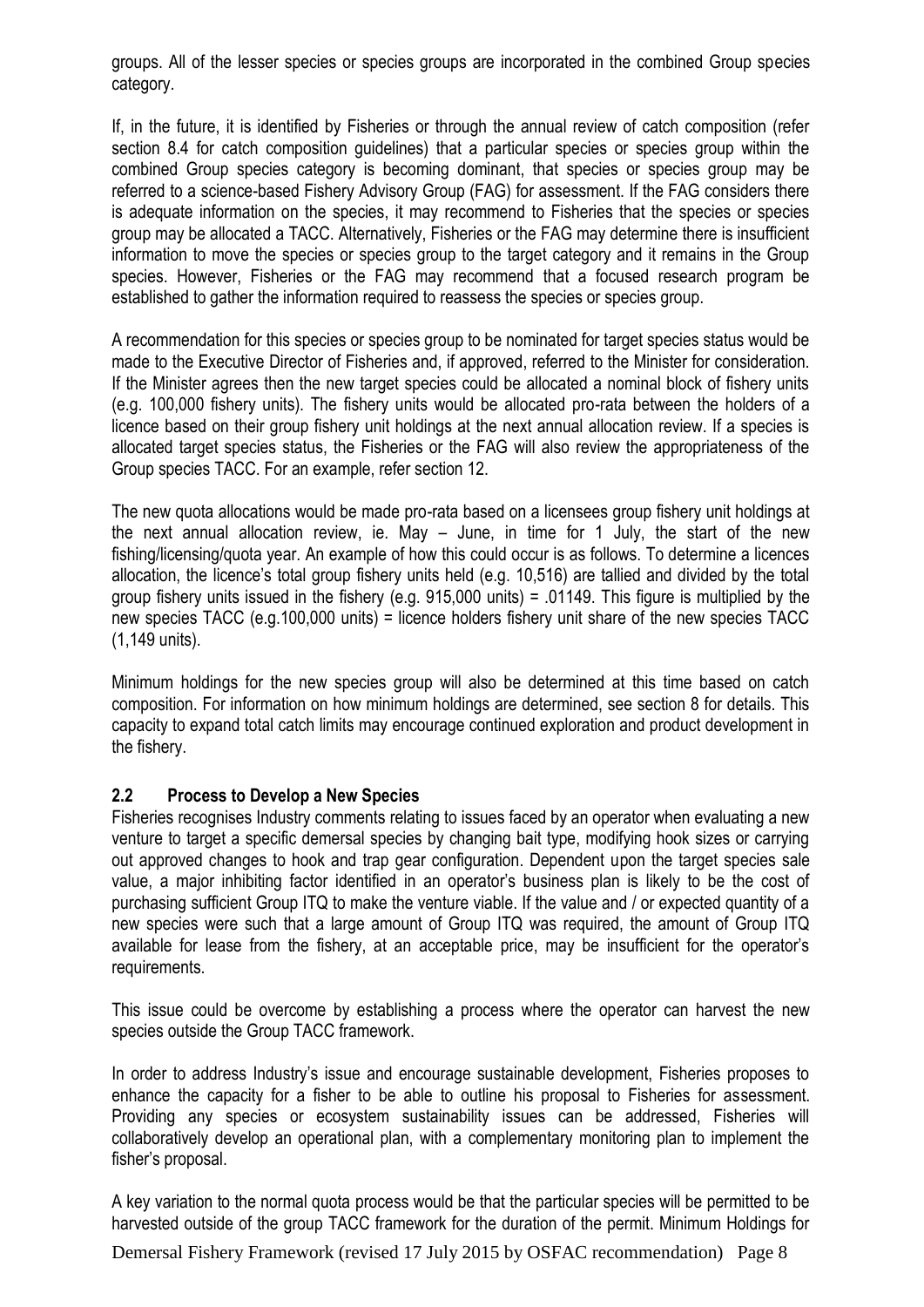all other species, including group species, but excluding the new target species, would still apply. This should allow the operator to evaluate the feasibility of the proposal without unnecessary constraints caused by the introduction of group quota to the fishery.

If the new species can be evaluated as satisfying the conditions for a sustainable harvest level, the mechanism described in section 2.1 can be applied in allocating TACC pro-rata based on a licensee's group fishery unit holding.

#### **2.3 Review of Multi-gear areas**

The exact placement of multi-gear areas within the Demersal Fishery has been determined through consultative processes and endorsed by OSAG and the NTFJA. However, it is likely that boundaries will require adjustment as the fishery evolves under the new scheme. The Offshore Snapper Fisheries Advisory Committee (OSFAC), a stakeholder-based committee that replaced the schemes development and establishment Group (OSAG) as the peak advisory body to the fishery, has recently considered this scenario.

Any changes to the existing boundaries would require OSFAC to consider potential cross-sectorial impacts and assess the area being considered to evaluate its potential impact on catch composition, other users, fisheries and the ecosystem. Additionally, a review of the decision rules would be required to ensure impacts of any proposed changes (e.g. localised depletion etc.) were appropriately addressed.

#### <span id="page-8-0"></span>**3 Individual Transferable Quota (ITQ)**

ITQs are the annual allocation of quota units to an individual based on that person's fishery unit holding in the fishery. ITQ's for each quota species group would be allocated proportionately to fishery unit holders based on how many fishery units of a particular fish species group they hold. The fishery unit holder must also be the holder of a current fishery licence to be eligible for ITQ allocation. Methodology using the Industry agreed allocation method to determine the amount of quota units allocated to a fishery unit and to an individual is as follows:

The TACC of a particular species group will be allocated to fishery unit holders commensurate with their share of particular species group units within the fishery unit. For all species groups the allocation method is the same and can be calculated as follows:

- *(a) To determine the amount of a fish species ITQ (in Kgs) allocated to one fishery unit = TACC of a fish species (in Kgs) / Total number of a fish species units in the fishery*
- *(b) To determine a Fishery unit holders total quota unit allocation = (Number of a fish species group fishery units held / Total Number of a species group units in fishery) X TACC for a fish species group (Kgs). Note: partial numbers to be rounded to the nearest whole number.*

As described in section 1.1, the TACC for a fish species group may vary and if amended, the ITQ amount (as determined by (b)) will vary. However to reduce any confusion, one quota unit will always equal one kilogram of the combined species group to which it refers.

#### <span id="page-8-1"></span>**4. Licensing**

A fishing licence currently provides access to the fishery for licensees, subject to provisions in the Fisheries Act and additional management arrangements in place for that fishery. To assist in the administration within NT Fisheries, unique licence numbers are used as the lynchpin holding the various identifying elements of a complicated structure together. A number of elements, such as party, contact details, vessels, gear, catch and effort logs, fishery units and quota, any special catch or gear conditions and crew are linked to the licence within the database mainframe. The fishing licence is a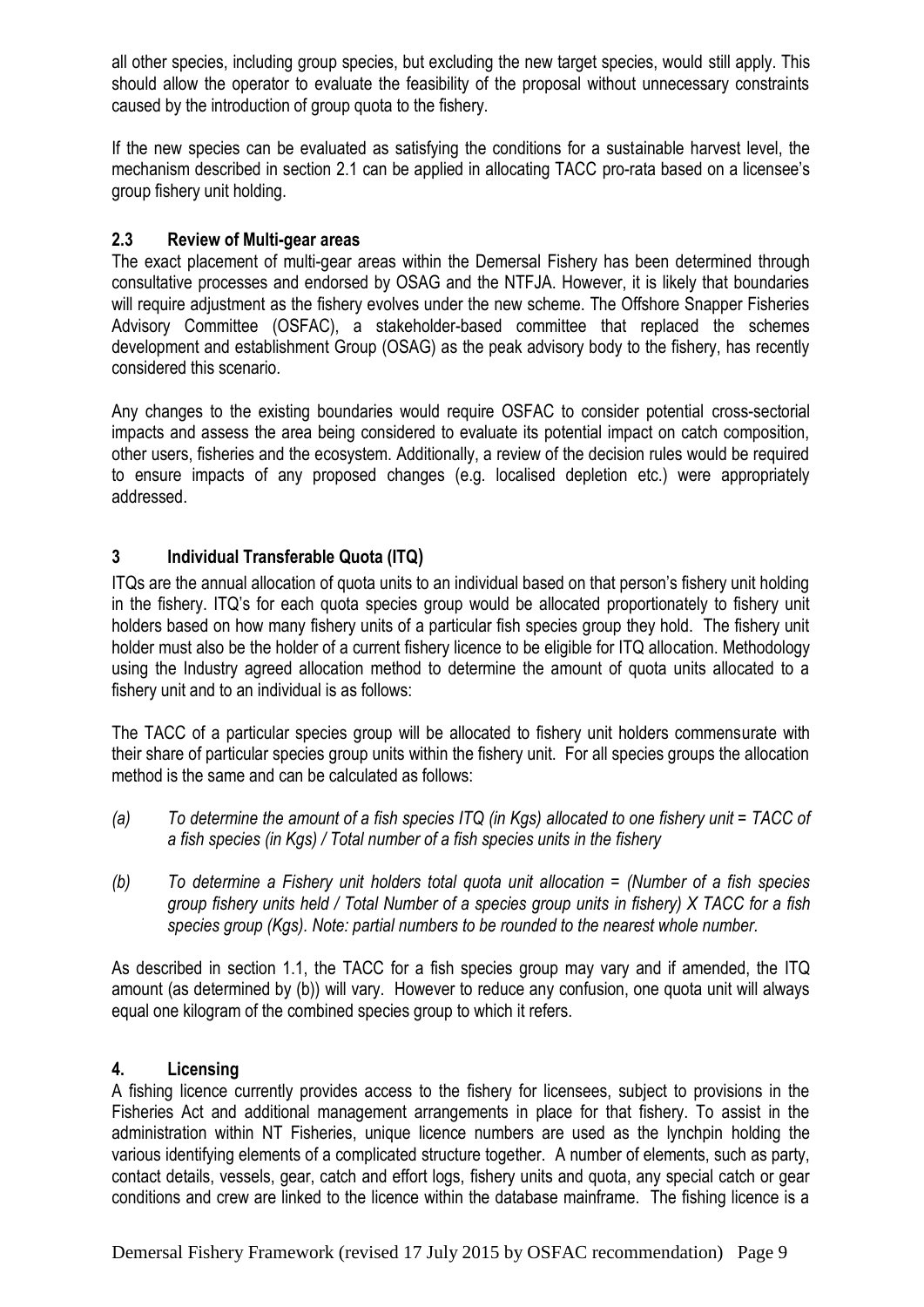mechanism that can be used to control multiple species, bycatch (discards) and gear impacts on the ecosystem. Licences are fully transferable in both fisheries.

Currently, a fishery licence number consists of two parts. One part is an identifier for the fishery, in the case of the demersal fishery A6, and for the finfish trawl fishery A16. The other part is a unique two to four digit licence identification number, the highest being 1875. When used to identify a demersal licence, the number may be displayed as an A6/1xxx series.

All licences current immediately prior to the commencement of the new Regulations will be transferred into the new Regulations. In the case of the existing finfish trawl licence, the fishery identifier is proposed to be changed from A16 to A6. The trawl licences unique identifier (i.e. the last four digits) will not need to change and the existing licence, when renewed under this scheme, will maintain its current gear endorsements.

Additionally, it is proposed that a new entrant who is purchasing **fishery units or quota units** in the fishery shall simultaneously apply for and, if the current legislative conditions (please refer S11, Fisheries Act) for the issue of licences are met, the Director shall issue an **A6/1xxx** series licence to the new entrant.

All licences will stipulate an agreed minimum holding (refer section 7 for minimum holding details) of quota units before any fishing may commence. Additionally, all licence categories will continue to allow for nomination of one vessel, using certain specified fishing gear. A DF licensee may apply for and hold more than one DF licence.

#### <span id="page-9-0"></span>**5. Gear Approvals**

Licence conditions will allow a DF licence holder to use certain nominated gears which are specified as conditions on the licence. Each DF licence will be approved for Vertical line, Dropline, Finfish longline, Fishtrap and Finfish Trawl if criteria for use of the gear are met by the licence holder. The criteria for approval of the fishery's gears are proposed as follows:

- **Vertical line, Dropline, Finfish longline and Fishtrap** minimum trip holdings (see section 8 for details) and compulsory longline vessel monitoring (refer Appendix 1). Additionally, recognition of a licence holder's commitment to participate in a proposed ongoing survey program agreed to by industry will be required.
- **Finfish Trawl** minimum quota unit holdings of 400t of Red snapper, 20t of Goldband and 100t of Group species, demonstrated each licensing year at renewal time as a condition of the annual licensing and gear endorsement process, minimum trip holdings (see section 8 for details) and compulsory vessel monitoring (refer Appendix 1). Additionally, recognition of a licence holder's commitment to participate in a proposed ongoing survey program agreed to by industry will be required.

The line and fish trap approvals would allow the holder to use those gears in all parts of the DF (refer map page 1). The finfish trawl approval would allow the holder to use that gear in the multi-gear areas only.

Whilst it is not government's intention to unnecessarily impede the number of finfish long-line or trawl vessels approved, consideration must be given to the potential impacts of these gears on the environment. The NTFJA will necessarily take a precautionary approach, in accordance with the principals of the *Fisheries Act* (*1988)* and will regularly monitor and review the impacts of finfish longline and finfish trawl effort.

It is anticipated the proposed levels of commitment will encourage environmental standards to be maintained by all licence holders. Additionally, a high initial level of quota unit holdings may encourage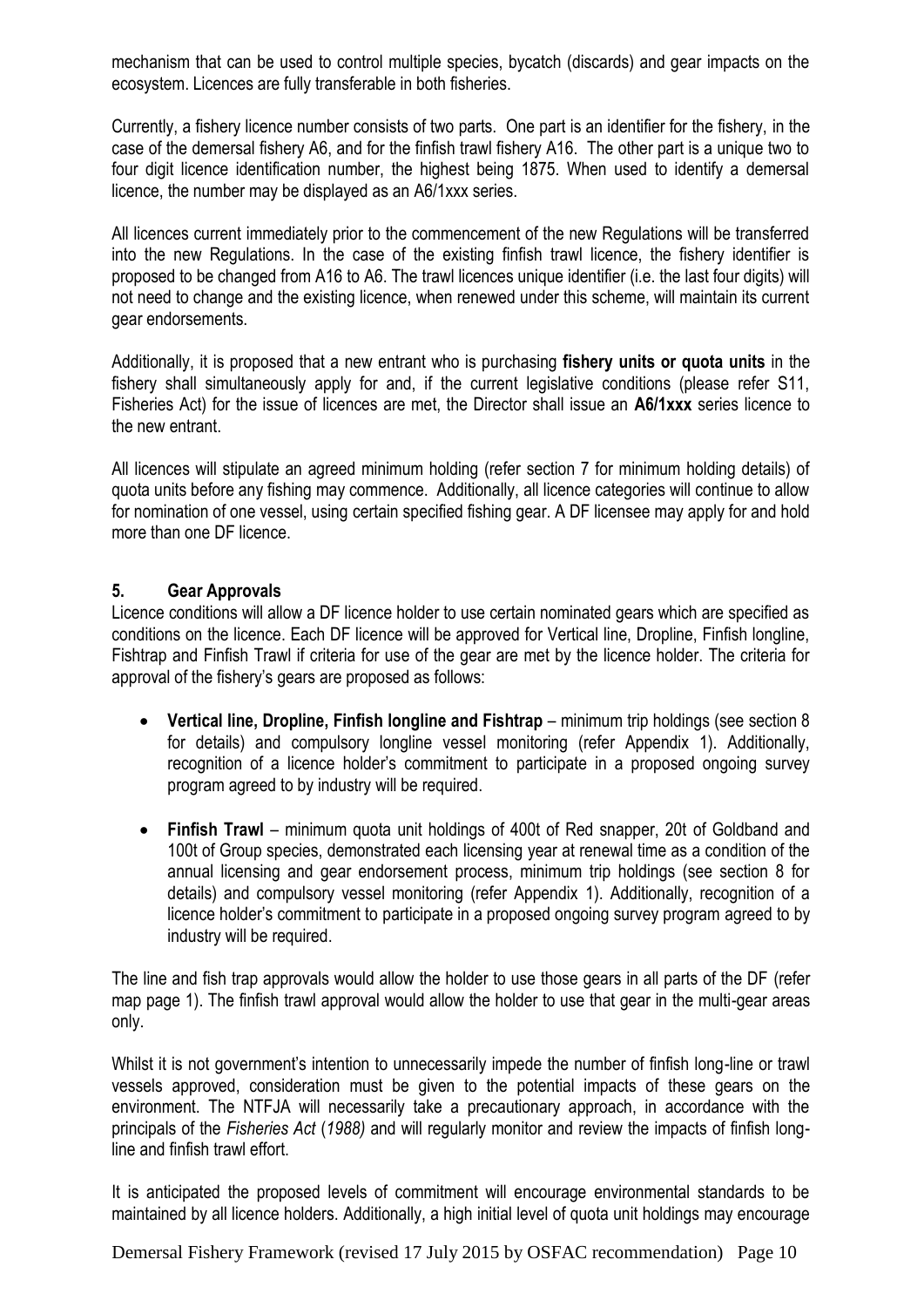any new trawl operator to develop and maintain product value and enhance quality of his products to the benefit of the community.

Participation in a proposed ongoing survey program will also be required. It is anticipated that this will be conducted throughout the DF fishery and will be designed to gather important age structure data to provide confidence in the TACC's. As the surveys will provide surety and benefit all licence holders, additional survey costs not recovered through sale of catches will be shared pro-rata between all licence holders based on fishery unit holdings. As a joint beneficiary, the Timor Reef Fishery (TRF) may be included in the survey program and will be asked to share non-recovered costs along with DF operators.

#### <span id="page-10-1"></span><span id="page-10-0"></span>**6. Transfers**

#### **6.1 Licence Transfers**

Licences issued under Fisheries Regulations 102 or 141L (subject to Reg.141M) are currently fully transferable. This capacity is not required under a quota system as there will be no restrictions on new licences issued. Licences will not be transferable under the new proposal. Licences currently in the fishery will be transferred into the new Regulations framework and will provide for the initial allocation of fishery units. Note the proposed changes to the existing Finfish Trawl Fishery licence to a new DF licence (A6).

A key difference under this proposal is that there will be fishery units attached to the licences which entitle the licence holder to an annual quota unit allocation. Minimum quota unit holdings (refer section 8) for each of the species are required for the licence holder to enter the fishery (i.e. go fishing). The requirement for minimum holdings is recognition that as demonstrated historically the proposed quota target species cannot be caught in isolation from other species and will therefore minimise discarding. The level to which minimum holdings are set is important as the appropriate level will minimise incentives for high-grading of target or high value species.

#### <span id="page-10-2"></span>**6.2 Permanent Fishery Unit Transfer**

A licence holder's fishery unit may be sold (i.e. permanently transferred) subject to the following conditions pertaining to the transfer of fishery unit. Note, if the licence holder sells ALL his fishery units he will not be entitled to receive any future allocation of quota units. The new holder of the transferred fishery unit will not have any quota units issued until the next licensing period.

The minimum amount of fishery units that may be sold is undecided but will depend on the varying cost of administration to transfer one or a set amount of fishery unit. A fishery unit holder may sell some of, or their entire fishery units. Note the sale of fishery units may attract stamp duty obligations.

#### <span id="page-10-3"></span>**6.3 Quota Unit Transfer**

Under this proposal, quota units are considered to be a separate entity to fishery units. Once they have been allocated to a licence, they have a nominal 'life' of the licencing period in which they were issued (i.e. one licencing year) and as such quota units may be transferred. A quota unit holder may transfer some or their entire quota unit allocation. Note: as quota units only have a nominal 'life' of twelve months, they may be transferred only within the licensing year to which the quota unit relates. A new entrant to the fishery must apply for, and be approved, a demersal licence simultaneously for the transfer of quota units to be approved.

To encourage stewardship of the resource, quota unit transfers will be restricted when holdings (i.e. quota linked to a finfish trawl gear endorsement) are below the agreed criteria levels (refer section 5 for criteria details). The intent of this restriction is to prevent uncommitted operations. Note: A licence holder may apply to the Director for an exemption to this restriction if special circumstances prevail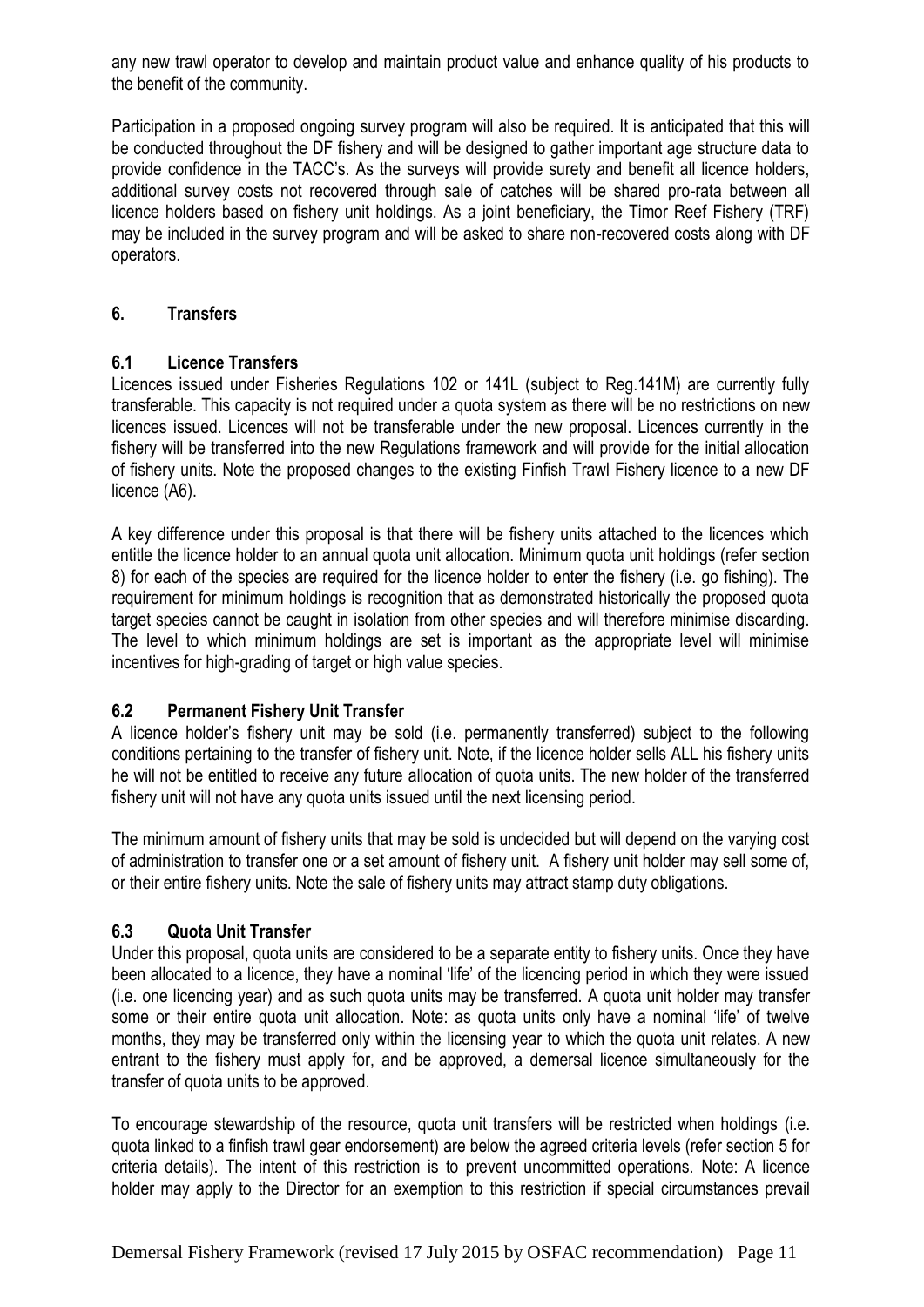(such as illness, vessel breakdown etc.). Note: granting of this exemption will remove the finfish trawl gear endorsement from the licence.

#### <span id="page-11-0"></span>**6.4 Undercatch**

Undercatch (Carry over) provides relief to operators who encounter circumstances, within a fishing season, which prevent them from taking their quota for a species. Undercatch provides flexibility to take into account the variations in abundance and availability of individual species in this multi-species fishery.

As there is a delay between when the previous years fishing ceases and when all catch information is entered into the database, carryover is not able to be calculated until the last week of July. A licence holder will be notified of quota unit carryover amounts and holdings will be accessible for viewing on the web once the process is completed.

Note that to be eligible to receive carryover, a person must hold a current DF licence. In the case of a licence holder who only held quota units in the fishery in the previous year, and who has eligible carryover, the licence would need to be applied for and approved before any carried over quota units could be transferred to the licence. The licence holder has until December 31 to have the licence renewed and receive the carryover.

Given industry structures and practices, retaining a minimal level of undercatch for operator flexibility would seem appropriate. Undercatch arrangements may be utilised if the Director of Fisheries has set a % for the particular species group in that licensing year. The Director of Fisheries will review and set the undercatch % for each species group at licensing time.

Undercatch arrangements would be set in conjunction with TACC's for a fishing year. Any quota unit undercatch amount taking advantage of these arrangements is to be acquitted first and is valid for that year only i.e. carried over quota units are not eligible for carryover the following year*..*

Quota holders are authorised to carry over eligible ITQ that is not taken during the current fishing period to the next fishing period, up to a maximum TBA% of the sum of his annual quota unit allocation if applicable, plus any additional quota units purchased during the year, less any transfers*.* (See working example in section 12)

#### <span id="page-11-1"></span>**7. Permitted fishing gear**

At the commencement of the new plan, licensees will be entitled to use the gear currently permitted in the fishery (vertical lines, droplines, fish-traps and finfish trawl gear). There are no limits to the numbers of fish-traps, vertical lines or drop lines a fisher may utilise. Each demersal licence would be endorsed to utilise vertical lines, droplines and fish-traps in the fishery. The existing finfish trawl licensee would additionally be endorsed to utilise finfish trawl gear in the fishery if entry criteria are met (section 5). Maintenance of finfish trawl gear endorsements would be subject to the licence holder meeting certain holdings criteria each year upon licence renewal (entry level minimum holdings etc). To maximise stewardship of the finfish trawl gear licence condition a restriction on quota unit transfers is proposed (section 6.3)

Developmental trials of finfish longline gear have been conducted in the DF and nearby TRF and the potential impacts of this gear have been evaluated as being sustainable with significant additional monitoring to ensure maintenance of the decision rules (appendix 1). The potential impacts on the fishery's catch composition, other fisheries using demersal longlines such as the Offshore Net & Line Fishery and the ecosystem are deemed to be acceptable. Whilst it is not government's intention to unnecessarily impede the number of finfish long-line or trawl vessels endorsed, consideration shall be given to the potential impacts of this gear on the environment. A 2mm diameter limit on mono snood thickness is regulated for finfish longline.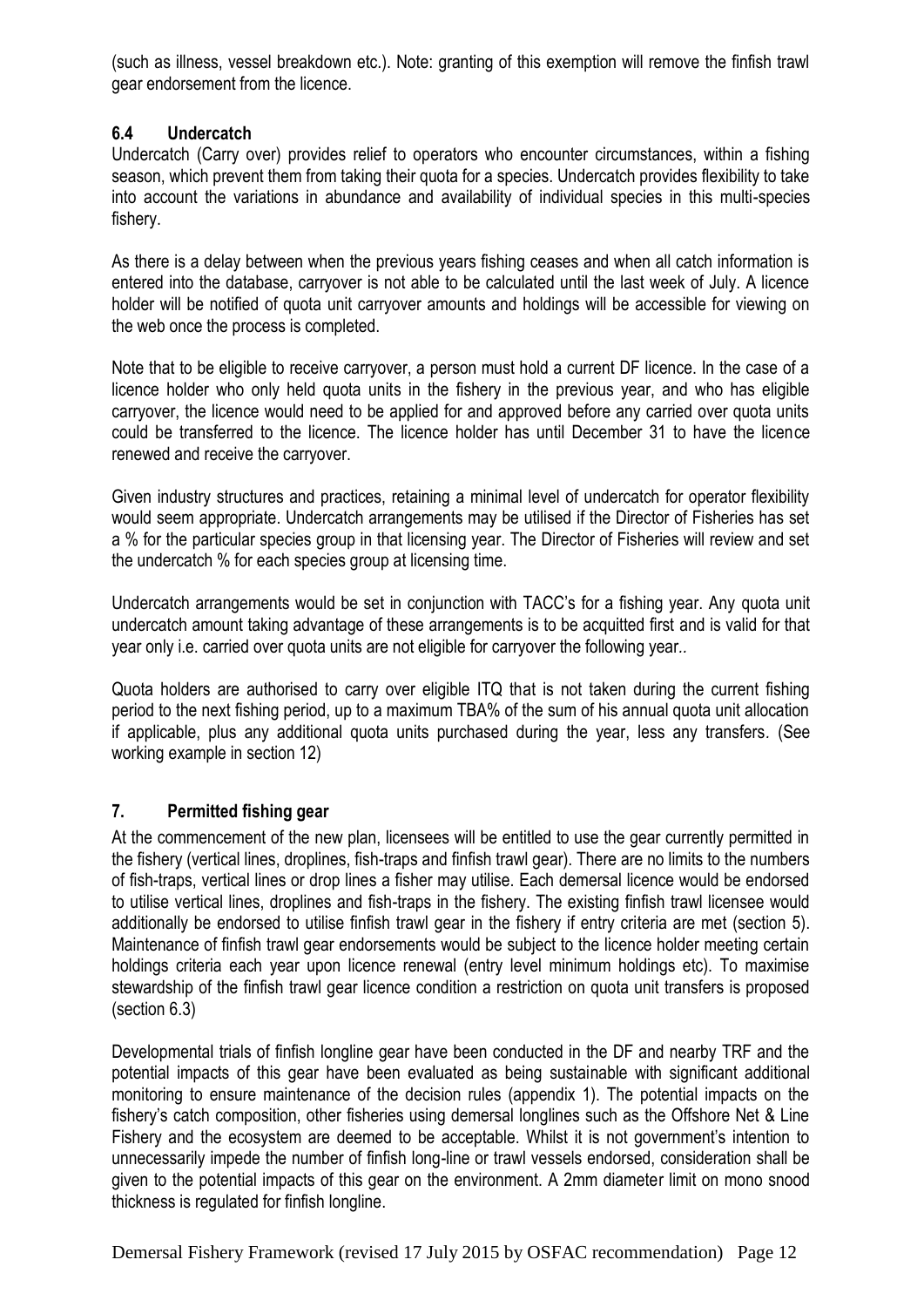Any information collected from intensive monitoring of this gear shall be analysed annually by Fisheries and outcomes discussed at the next review and relayed to the OSAG.

All gear types will be subject to minimum trip holdings of ITQ for the gear type before being permitted to enter the fishery (refer section 8 for details). The inclusion of bycatch reduction devices (BRD) into finfish trawl gears is currently being trialled. Dependant on a satisfactory outcome from these trials, BRD's may become a compulsory part of the gear at the start of these arrangements.

The development of alternative or innovative gear types in the fishery is encouraged and all new gear being proposed for trial in the fishery will be subject to approval by Fisheries. Validated fact finding trials would then be conducted on the gear by the operator to evaluate its potential impacts on the fishery's catch composition, other fisheries and the ecosystem.

#### <span id="page-12-0"></span>**8. Minimum trip holdings**

Taking in excess of allocated quota not only undermines the principals of the NT *Fisheries Act*, it also affects the value of other operators' holdings. Non-compliance presents a significant and ongoing risk. Minimum holdings are deemed to be a cost-effective mechanism used to reduce the incentive for highgrading, discarding and for managing access to lesser species in the DF. A lesser advantage is to address excessive quota splitting resulting in too many vessels operating on fishing grounds and to reduce administration costs of servicing and policing many smaller quota holders. Minimum holdings also reduce compliance monitoring and analysis costs and assists with over quota and subsequent reconciliation procedures. Minimum ITQ (quota unit) holdings, when used in this context, means a predetermined level of quota that must be nominated against a licence and vessel before fishing can commence.

#### **Important note**

You must hold sufficient quota to cover your entire catch for each trip. The onus is on licence holders to ensure that they check their Quota balance thoroughly and report any discrepancies or errors to DOR. DOR may vary or amend a concession holder's entitlements in the current or subsequent years for any overcatch not balanced with uncaught quota, or discovered following conviction, or where DOR has reason to believe that catches were misreported. Licence holders may also face administrative penalties where catches have exceeded their quota holdings for lesser amounts of up to 100kg during the fishing season.

To ensure effectiveness the amount of minimum holdings generally represents one and a half times the amount of fish that could be expected from a productive trip. Additionally, the makeup of the minimum holdings quota should represent the types of species the operator is likely to catch while fishing. As noted in section 6.4 undercatch (Carry over) provides relief to operators who encounter circumstances, within a fishing season, which prevent them from taking their quota for a species.

The Regulations will include the amounts for minimum holdings required to operate a gear type by an individual licence holder. The minimum holdings amounts will be determined and set by the Minister at the start of the fishing season each year if change is required.

NOTE: As different gear methods used in the fishery have varying catch rates, the percentage (%) used to determine minimum holdings required by the vessel to fish will vary dependent upon which gear method is used. The benchmarked amounts of Minimum Holdings for each gear type are predetermined to closely align with the amounts used in the Timor Reef Fishery framework.

#### <span id="page-12-1"></span>**8.1 Dropline and Vertical line Minimum Holdings**

To maintain consistency with the TRF, it is proposed the following mechanism be used to identify the level of minimum holdings for each quota species group when **Dropline and Vertical line** gear methods are used: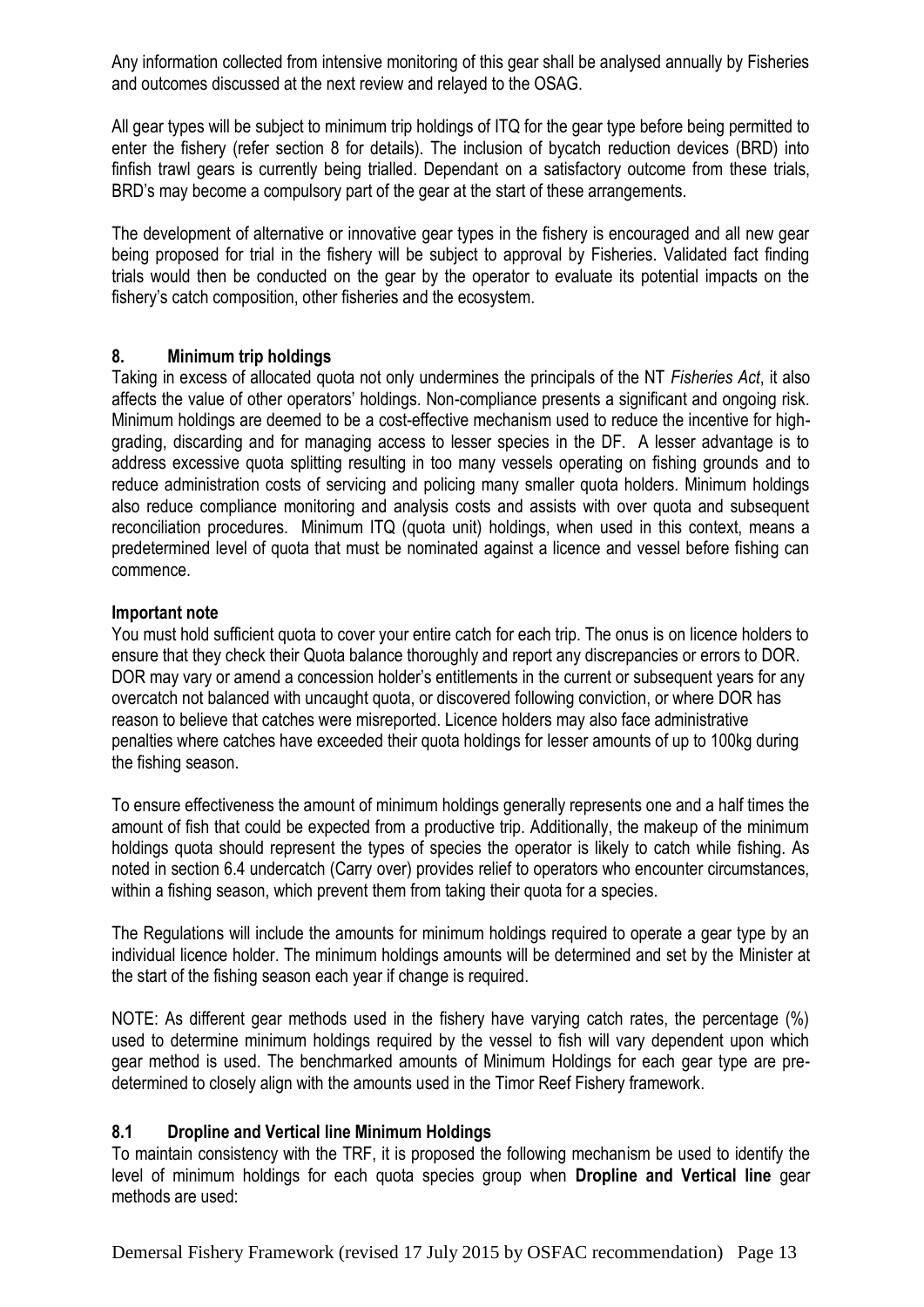|  |  | Combined Goldband species (49%* of 10,900 kgs), rounded off to: | 5350** kgs |
|--|--|-----------------------------------------------------------------|------------|
|--|--|-----------------------------------------------------------------|------------|

- combined Red snapper species (45%\* of 10,900 kgs), rounded off to: **4900\*\* kgs**
- combined Group species (6%\* of 10,900 kgs), rounded off to: **650\*\* kgs**

\* These figures will change as the catch composition average changes over time. \*\*Figures rounded off to the nearest 50 kg.

# <span id="page-13-0"></span>**8.2 Fish-traps, Finfish Longline gear Minimum Holdings**

It is proposed the following method be used to identify the level of minimum holdings for each quota species group when **Fish-traps, Finfish Longline gear** methods are used:

- combined Goldband species (49%\* of 21,800 kgs), rounded off to: **10,700\*\* kgs**
- combined Red snapper species (45%\* of 21,800 kgs), rounded off to: **9800\*\* kgs**
- combined Group species (6%\* of 21,800 kgs), rounded off to: **1300\*\* kgs**

\* These figures will change as the catch composition average changes over time. \*\*Figures rounded off to the nearest 50 kg.

#### <span id="page-13-1"></span>**8.3 Semi-demersal finfish trawl gear Minimum Holdings**

It is proposed the following method be used to identify the level of minimum holdings for each quota species group when the **Semi-demersal finfish trawl gear** method is used:

- combined Goldband species (4%\* of 52,200 kgs), rounded off to: **2100\*\* kgs**
- combined Red snapper species (75%\* of 52,200 kgs), rounded off to: **39150\*\* kgs**
- combined Group species (21%\* of 52,200 kgs), rounded off to: **10950\*\* kgs**

\* These figures will change as the catch composition average changes over time. \*\*Figures rounded off to the nearest 50 kg. These two figures will not total the benchmarked figure due to other group species not being included at this time.

To summarize minimum holding process for demersal licence holders:

- *1. "When dropline or vertical line gear methods are used: A total minimum holdings of 10,900 Kgs is set proportionate to the rolling three year average catch compositions for each quota species group."*
- *2. "When fish-traps or finfish longline gear methods are used: A total minimum holdings of 21,800 Kgs is set proportionate to the rolling three year average catch compositions for each quota species group."*
- *3. "When finfish-trawl gear methods are used: A total minimum holdings of 52,200 Kgs is set proportionate to the rolling three year average catch compositions for each quota species group."*

The level of minimum ITQ holdings are intended to be set so as not to prematurely place inappropriate restrictions on operators, i.e. not so large as to restrict entry to the fishery, but sufficient to discourage high-grading and issues associated with unrestricted access to non-quota species.

A licensee must ensure minimum ITQ holdings for each species group is held prior to commencing a voyage. Suitable penalties for non compliance of these provisions will be imposed.

#### <span id="page-13-2"></span>**8.4 Mechanism to determine the rolling three year average catch composition for each species group**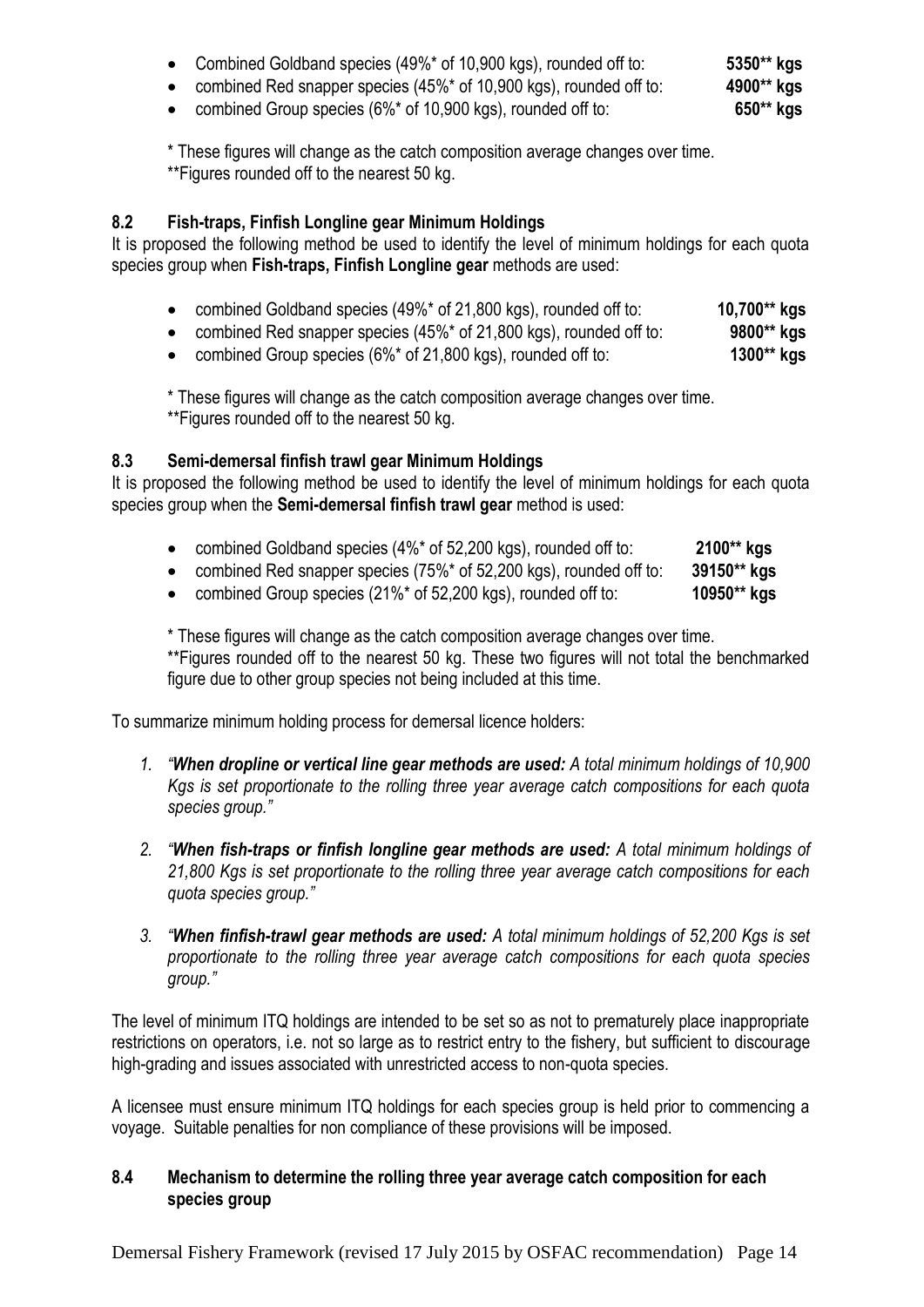It is anticipated that the catch composition of the fishery may change with the introduction of ITQ. To monitor this change the catch composition will be reviewed annually by Fisheries. Fisheries will recommend the average catch composition for each gear type and quota species group using the fisheries catch composition rolling average for the last three years. The current average catch composition will be used to identify the level of minimum holdings for each species group each year as described above.

## <span id="page-14-0"></span>**9. Bycatch**

All Combined bycatch species currently have a review trigger of 10% of the total annual catch for the demersal fishery. The finfish trawl fishery currently has a bycatch review trigger of 35%.

Potential impacts resulting from changes to bycatch composition arising from the introduction of ITQ are addressed through application of performance indicators in the decision rule tables (refer Appendix 1). The tables have been developed for current demersal fishery gears and include specific bycatch objectives to maintain bycatch weight below 10% (hook & trap gears), 25% (finfish longline gear) and 35% (finfish trawl gear) respectively of the previous year's total catch weight estimate, amending bycatch performance indicators and placing precautionary triggers and appropriate management actions to be taken if triggered. Suitable bycatch tables have been developed for finfish longline and trawl gears and are incorporated into the decision rules. Note: deliberate wasting (discarding) of fish once it has been chilled will not be condoned (i.e. even if fish has low market demand) and may be legislated against and appropriate penalties imposed if the practice is observed.

Fisheries will periodically review the fisheries catch composition to ensure the bycatch triggers are maintained at an appropriate level. The Decision Rules tables described in Appendix 1 allow for additional observer monitoring and research at Industry cost if concerns arise over combined group, bycatch or other catch issues.

#### <span id="page-14-1"></span>**10. Monitoring and Reporting**

Onboard fishery observers record and monitor target, group and bycatch species. Logbooks currently record target and grouped species by number (trap and dropline gear) and weight (trawl gear). Bycatch species are recorded by weight. Observer data is often used to verify logbook data. To enable the timely identification of individual grouped species, it is proposed that daily logbooks will be completed and provided to Fisheries at the completion of each trip, and within seven days of unloading, not monthly as is the case now. Monthly market detail logbooks shall also be provided within seven days of the vessel unloading. An alternative to trip logbook returns would be modification of the CDR form to provide individual grouped species to be sorted, weighed and recorded by species. This alternative is considered to be inappropriate, onerous to operators and a needless replication of information gathered already.

The current level of observer coverage will not be adequate to monitor changes in fishery practices anticipated under a quota system. It is proposed that an agreed mechanism be put in place to trigger additional monitoring (refer Appendix 1)*.* To ensure cost effectiveness, any increase in observer coverage should continue to record and validate fishery catches and be linked to the gathering of required scientific data to assist in the confirmation and annual review of the TACC.

Fishery unit and quota unit transfer applications must be made on approved forms to Fisheries and must be approved by the Executive Director of Fisheries (or a nominated person) prior to the quota unit being used.

To minimise 'offshore' compliance costs, enforcement of the quota system will be assisted through the licensee completing a Prior Landing Notice (given by phone 12-24 hrs before landing, nominating time and where in port), an Unloaded Fish Notice (given by phone within 1 hour after unload, detailing catch weights, transporters, processor)*,* and a Catch Disposal Record (paper, CDR) designed to verify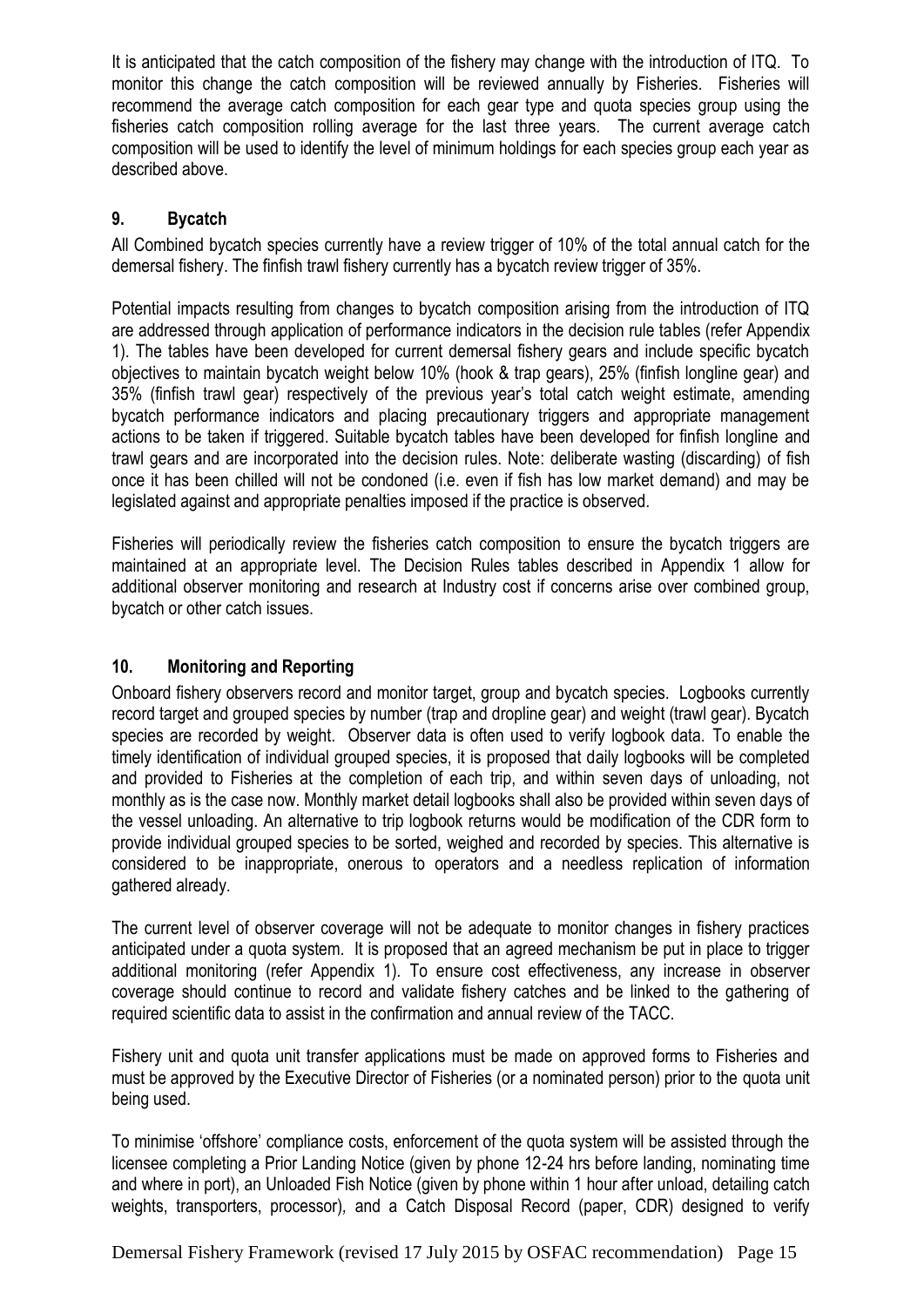recorded information about fish catches *(Fisheries Act s34).* The notices and CDR are not intended to replace daily catch and effort logbooks. A Pre-Departure Notice is required to be given before leaving the mooring (given by phone 1 hr to 12 hrs before undocking nominating time of departure, intended destination, type of gear to be used, confirmation of minimum holdings, etc)*.*

For the purposes of this framework and subsequent Regulations, reference to a *record* may include a collection of data that contains information such as position marks on an electronic device e.g. a global positioning system (GPS) or plotter. This will allow for Fisheries Officers to examine the track of the vessel's last voyage to enable cost effective validation of information provided by the fisher in the compulsory notices.

To ensure effective enforcement of quota, it will be a requirement that all unloading of catch by operators be carried out in Darwin or Nhulunbuy (may be additional compliance costs for operators using this port). Fishers returning to Darwin or Nhulunbuy will be required to contact a nominated phone number twelve to twenty four hours prior to entering the harbour (i.e. Prior Landing Notice)*.* A licensee may apply to the NTFJA seeking once-off approval to unload quota species in another port in special circumstances (e.g. cyclonic weather, vessel and crew safety concerns) to be outlined in a written application*.* Limited compliance sharing capacity with QFBP is being reviewed and may permit some pre-approved unloading of catch in approved interstate ports.

It is also proposed to provide for applications to the NTFJA from individual operators who wish to unload GOC catch in another port on a more permanent basis. This approval would provide for unloading of GOC catch in interstate ports (e.g. Weipa, Karumba) on a regular basis. Approval to this scenario will require the operator to establish an approved alternate compliance monitoring regime (e.g. Compliance Officers or Electronic Monitoring) to maintain integrity of the fishery regulations. It is also proposed that any additional monitoring costs would be borne by the requesting operator (i.e. via the Tier 2 mechanism), not borne by the DF fishery as a whole.

In order to ensure that the compliance and administrative issues of the new arrangements can be simplified, the plan will **not** allow for transhipping of product*.* The capacity to tranship product at sea may be reviewed in the future once the new arrangements have been bedded in. A licensee may apply to the Director seeking once-off approval to tranship quota species at sea only in special circumstances (e.g. cyclonic weather, vessel and crew safety concerns) to be outlined in a written application*.*  However, if special dispensation is granted, the unloading of catch in Darwin provision will remain (note previous comment relating to alternate ports)*.*

Conversion factors for various product forms for individual species will need to be developed in conjunction with Industry. Until these conversions are developed, only the current practice of whole fish product will be permitted to be unloaded*.* Special arrangements will be considered by the Joint Authority in advance (i.e. before the trip), for DF operators wishing to unload processed fish*.*

No quota species intended for sale will be allowed on board a vessel upon commencement of the next voyage*.* This is required to assist enforcement activities and will greatly reduce the cost of ensuring compliance with the proposed management arrangements. A licensee may apply to the Director seeking approval to store quota species on board in special circumstances (e.g. on-board storage of product for export etc.) to be outlined in a written application*.* Additionally, before un-docking, a fisher must declare which gear and fishery he intends to fish in that voyage and may only fish in one fishery during a single voyage*.* Special approval may be sought to fish outside the DF and, if granted, all fish taken during the voyage will be deducted from the licence holders DF holdings.

The final design and printing of the CDR has been completed for use in the nearby Timor Reef Fishery and it is proposed that use of this form be continued. It is proposed that Parts A & B of the CDR be common to all Parts and will only need to be filled out once as it will be 'carbon copied' to the other pages. Part A will consist of information on the quota holder's licence, vessel, trip, total catch, fish receiver and method of transport details.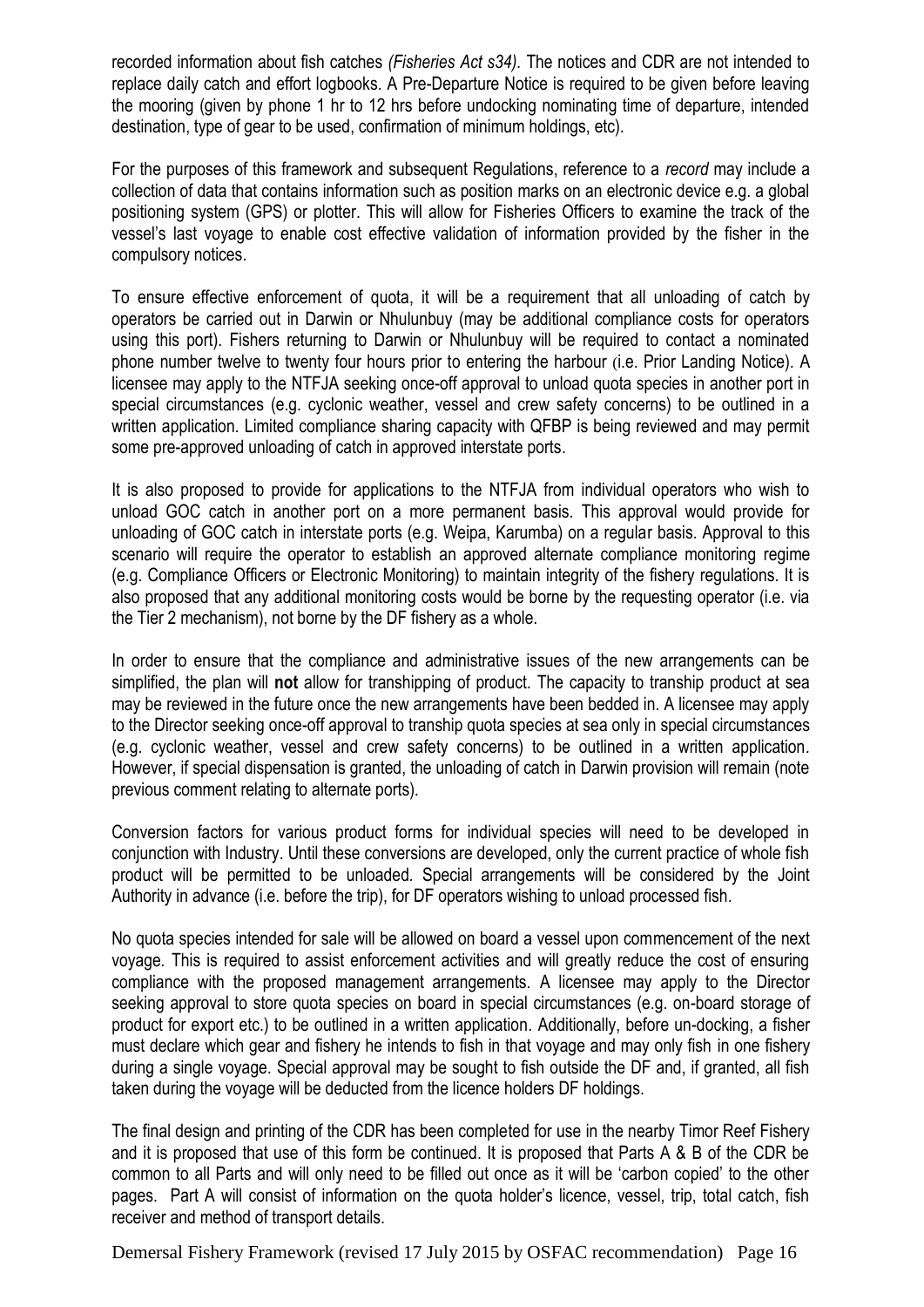Part B of the CDR will record the driver's confirming details. Part A and Part B will be recorded on the first page and will be sent to and received by Fisheries, within three calendar days of the fish being unloaded. A second 'carbon' copy of the first page remains in the book, with a third 'carbon' copy of the first page accompanying the fish to the fish receiver (Trader/Processor, etc.). Part C of the CDR, filled out by the fish receiver or his authorised nominee, shall be completed (and signed) within 50 metres of the vessel unloading and received by Fisheries within three calendar days of receiving the fish. Fish may only be sold to the holder of a current fish trading licence issued by NT Fisheries such as a Fish Retailer licence, Fish Broker licence or a Trader/processor licence.

Penalties to an operator for submitting an *incomplete* notice or CDR record shall reflect the seriousness of the breach and be a significant deterrent to operators. Penalties for submitting *incorrect* information in a notice or CDR form shall be deemed to be a fraudulent act against the sustainability of the fishery and the penalty shall reflect the seriousness of the act*.*

A guide booklet to assist operators in filling out the new forms and giving notices has been prepared by Fisheries. It is intended the forms and notices guide will be distributed to all holders of quota. A risk based compliance program and catch monitoring program will be implemented on commencement of the new regulations. In addition, some form of Vessel Monitoring System (VMS) for all vessels in the fishery is being considered to assist in offshore compliance matters. VMS in the TRF is proposed to be introduced prior to, or in conjunction with the Demersal and Finfish Trawl fisheries move to QMS. Global positioning or electronic monitoring systems are variations to traditional VMS and may be used in the fishery.

#### <span id="page-16-0"></span>**10.1 Vessel Monitoring Systems (VMS)**

VMS assists fisheries managers to achieve compliance with fishery management arrangements, particularly where fishing activity needs to be restricted to certain areas or zones. This technology is considered ideal in maintaining the integrity of managed areas such as the NT's Timor reef, and the proposed DF and as an aid in the deployment of enforcement assets.

In other jurisdictions, VMS has been found to have numerous applications, many of which are still emerging as fisheries management arrangements become more sophisticated. Commercial acceptance of the system has generally been very good once the decision was made to implement VMS. In many instances, fishing businesses have been quick to place computer terminals on-board vessels to enable land-based licence holders to maintain firm lines of communication with the vessel and crew. Safety measures associated with the system have also been recognised and appreciated by vessel operators.

Potential management and research benefits for sharing information on vessel activity between crossjurisdictional joint authority partners could be available. This is particularly important for managing shared species or straddling stocks such as Snapper where the fisheries overlap state / territory borders.

The DF and TRF licensees have lobbied Fisheries to remove the regulation requiring a Timor reef fisher to also have a demersal licence attached to the vessel. This regulation was in place to remove the need for constant monitoring of the vessels location while fishing and it has been removed with the introduction of QMS. The introduction of VMS into both the Timor reef and the proposed DF fisheries would enable sharing of VMS related establishment and monitoring costs and provide a cost effective monitoring alternative.

This system would provide for accurate, real-time monitoring of a vessels location and two-way transfer of data between the Fisheries monitoring office and the vessel.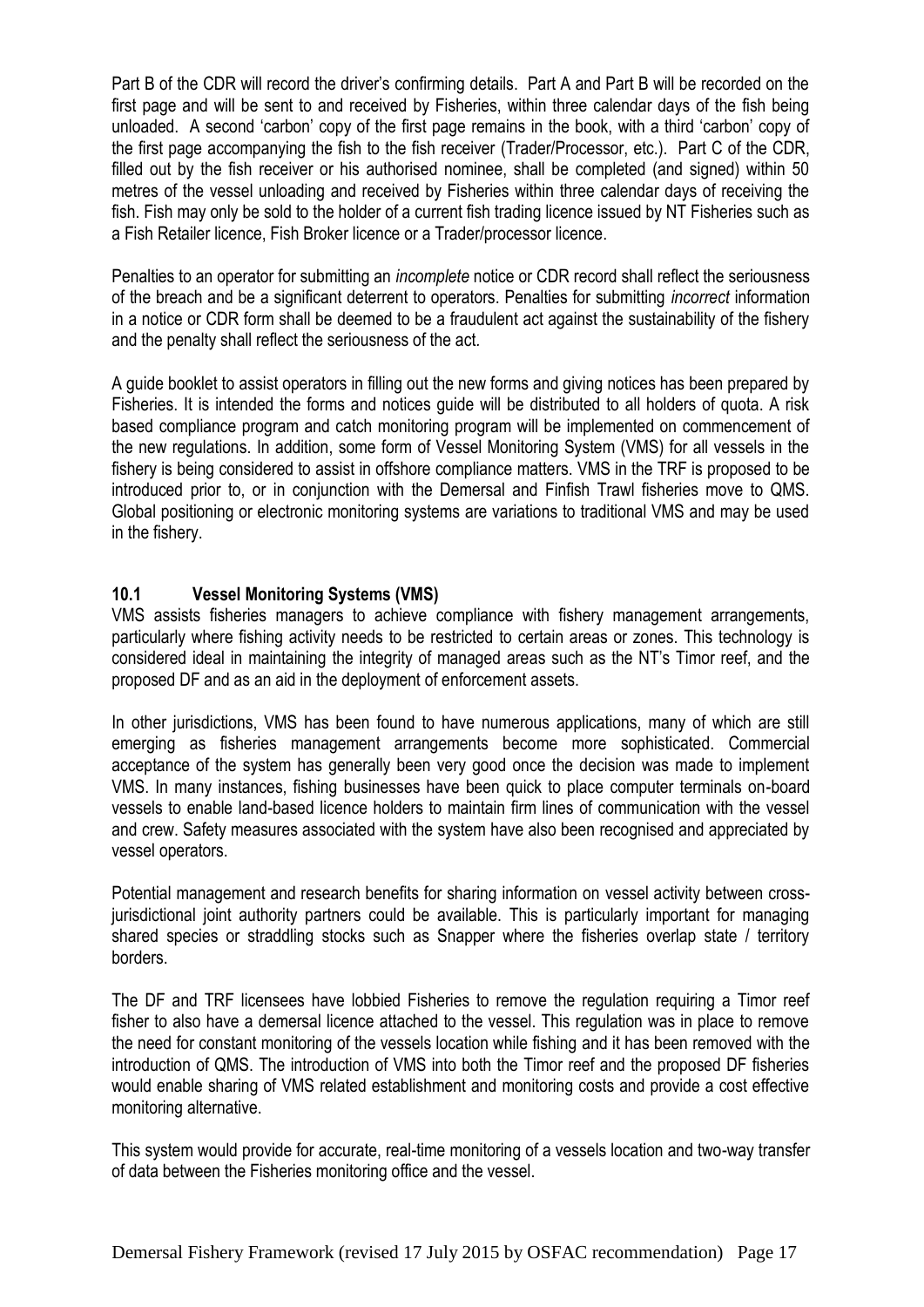Fisheries are also investigating alternate remote vessel monitoring technology, such as electronic monitoring (referred to as EM or e-Monitoring), which may prove more cost-effective and provide 100% coverage of fishery operations. EM technology records video footage of catch, GPS location, hydraulic and drum use through sensors and can provide for trip and gear auditing. Analysis of the information stored provides the species caught, retained, released and discarded. The information recorded by the EM system is stored on a hard drive (for up to 4 mths) located on the vessel, and the drives may be swapped when the vessel is in port, not via satellite. The EM system may be a cost effective alternative to the requirement to carry an 'at sea' observer, and are able to be installed where an observer may not currently be feasible due to a vessels size, or for extended trips.

One of the advantages of EM over VMS is the ability to gather additional information on catches and gear use that can be independently analysed and reported on by accredited trained observers, potentially reducing the requirement for as many at sea observer trips. A further benefit of EM has been identified where monitoring of catch unloading at approved remote ports is required. This equipment is likely to provide a cost-effective alternative to the provision of Compliance Officers in monitoring the vessel unload.

#### <span id="page-17-0"></span>**10.2 Scales and weights to be used when quota species are unloaded from vessel.**

An ITQ holder must not unload or attempt to unload a quota species for sale unless the fish is in a whole product form and the ITQ holder has in his or her possession scales suitable for weighing quota species. An ITQ holder must not unload or attempt to unload quota species for sale unless the ITQ holder has in his or her possession a suitable trade weight for the purpose of testing the scales used by the ITQ holder to weigh quota species. On any day that a quota species is unloaded, the ITQ holder must use the suitable trade weight to test the scales for accuracy before weighing the quota species. A contravention of this clause is proposed to be an ITQ holder offence.

#### <span id="page-17-1"></span>**10.3 Catch not to be transferred between vessels**

In order to ensure simplicity of the compliance and administrative issues of the new arrangements, the plan will **not** allow for transhipping of product. The capacity to tranship product may be reviewed in the future once the new arrangements have been well established. A licensee may apply to the Director seeking once-off approval to tranship quota species only in special circumstances (to be outlined in a written application). However, if special dispensation is granted, the unloading of catch in Darwin provision will remain.

Special arrangements will not be considered for DF and FTF operators wishing to unload in Australian ports outside of the Territory. Breaches of notification or unload provisions will attract a suitable penalty. An ITQ holder must not transfer any quota species from one vessel to another without the approval of the Director. A contravention of this clause is an ITQ holder offence.

#### <span id="page-17-2"></span>**11. Costs**

It is anticipated that there will be some additional financial costs to Government and industry as the proposed DF moves to a Quota Management System (QMS). With QMS, the timing of CDR data entry becomes critical to effective monitoring of quota allocations. Additionally, strict enforcement of fishing zones and catch landings to ensure compliance becomes critical to maintain transparency and confidence in the TACC. This will require additional resources.

Government is unable to support, on behalf of the community, any increase in current management costs that are associated with implementation of QMS into the Demersal and Finfish Trawl Fisheries.

AFMA's licence fee and tiered quota cost recovery system has been suggested by industry to be used as a guide for setting up a similar cost recovery process for the DF quota management. The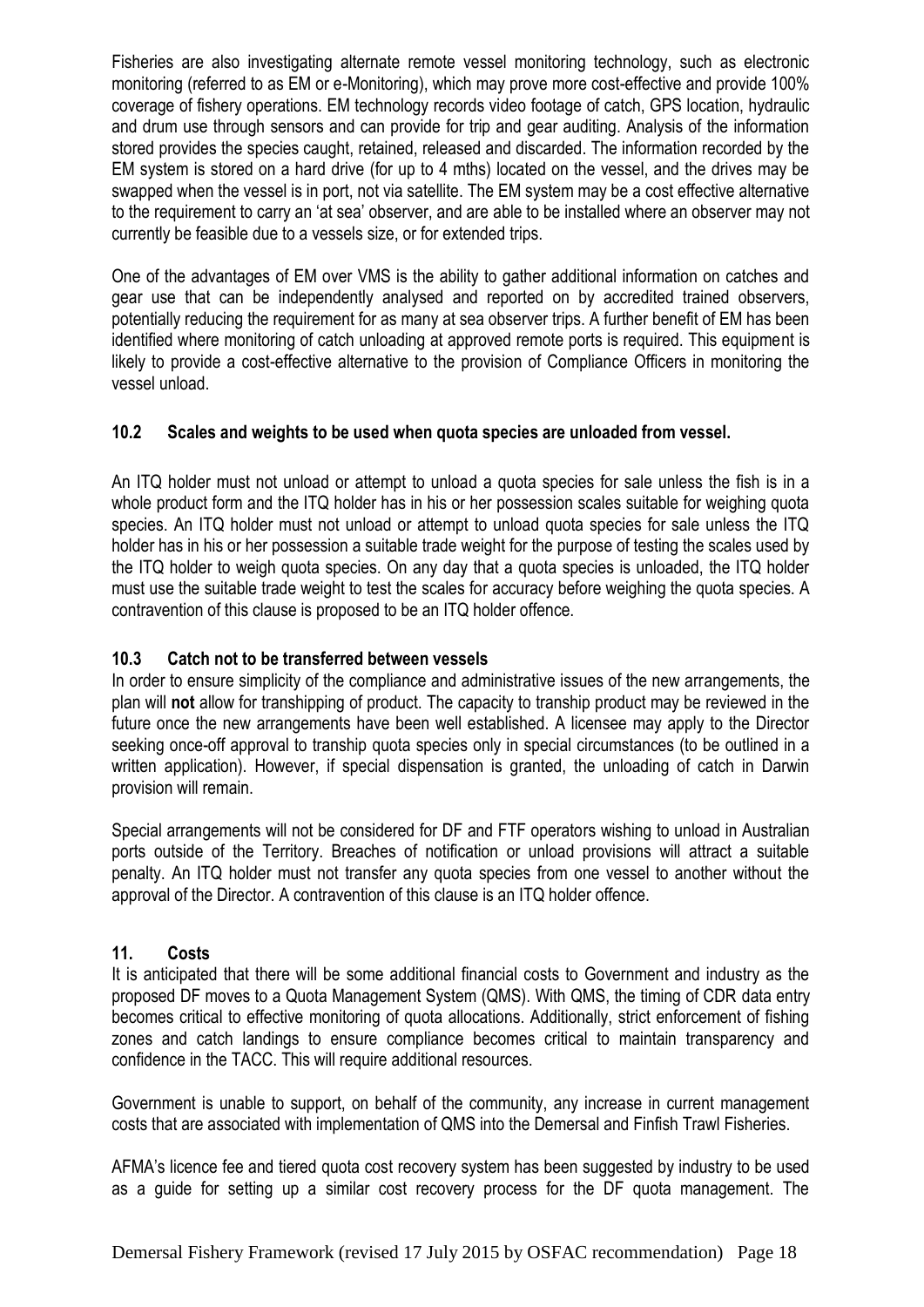Commonwealth's cost recovery mechanism has been used in the TRF framework and is provided here as a guide to encourage discussion.

It is proposed to establish a subsidiary working group (comprising Industry, Fisheries finance group, Compliance and Fisheries staff) to review current operating costs and identify additional costs. This group will determine the total costs to be recovered via the tiered system and report to the OSAG annually at least four months prior to the licence renewal period.

## <span id="page-18-0"></span>**11.1 Review of Current costs**

Fisheries have reviewed research, management and administration costs associated with the current administration of the fishery. Fisheries provides funding for at least one monitoring trip per year, a portion of a manager's time (generally as required), a portion of a scientist's time (generally in-depth analysis of fishery) and licensing, registration and logbook data entry and verification.

The current costs of administering the Demersal and Finfish Trawl Fisheries have not been included into the additional costs referred to in section 11.2. New costs identified as a consequence of moving to quota are outlined below.

#### <span id="page-18-1"></span>**11.2 Additional Administration, Management and Research costs**

A change to ITQ management will generate additional costs to government and industry. There may be further costs yet to be identified or uncovered as implementation of ITQ is advanced in the fishery. These costs are additional to those costs attributed to breaches and triggers of management objectives and performance indicators.

Additional 'one off' and ongoing management costs which have been identified and preliminary costings are detailed below;

- Design and printing of Catch Disposal Record logbooks
- additional logbook and licensing operator resources (.5 FTE at AO2 level) to enter and acquit units and CDR data
- database maintenance 5% (Demersal and Finfish Trawl Fisheries component) of database budget)
- Call Centre costs
- Compliance Costs (Est.)
- Vessel monitoring resource costs (incl .3 FTE at AO5 level)

Additional ongoing costs have been identified. There are potential savings of \$225.00 from current duplicate processes not required under the proposed management (e.g. Demersal and Finfish Trawl Fisheries Trader/Processor logbooks) which lower the ongoing costs.

#### <span id="page-18-2"></span>**11.3 Additional Compliance Costs**

An estimate of resources required for risk-based monitoring of the fleet is still being determined by the department and as a result, only a draft costing is included in this study. Compliance costs will need to be included at a later date into the overall recovery proposal. As with the additional management and research costs, details will be provided for industry consideration once available. Draft elements:

- *-* 'At Sea' Inspections, activated upon fishery not complying with Management Objectives and triggering an agreed Management Action (refer to Appendix 1)
- Inspection of 5% (TBR) of landings. Based on current charge out rates for Compliance Officers = approx \$xxx per inspection
- Processor inspections, as required.
- Monitoring of compliance with fishery boundaries, multi-gear zones via VMS and alternate methods. (TBR)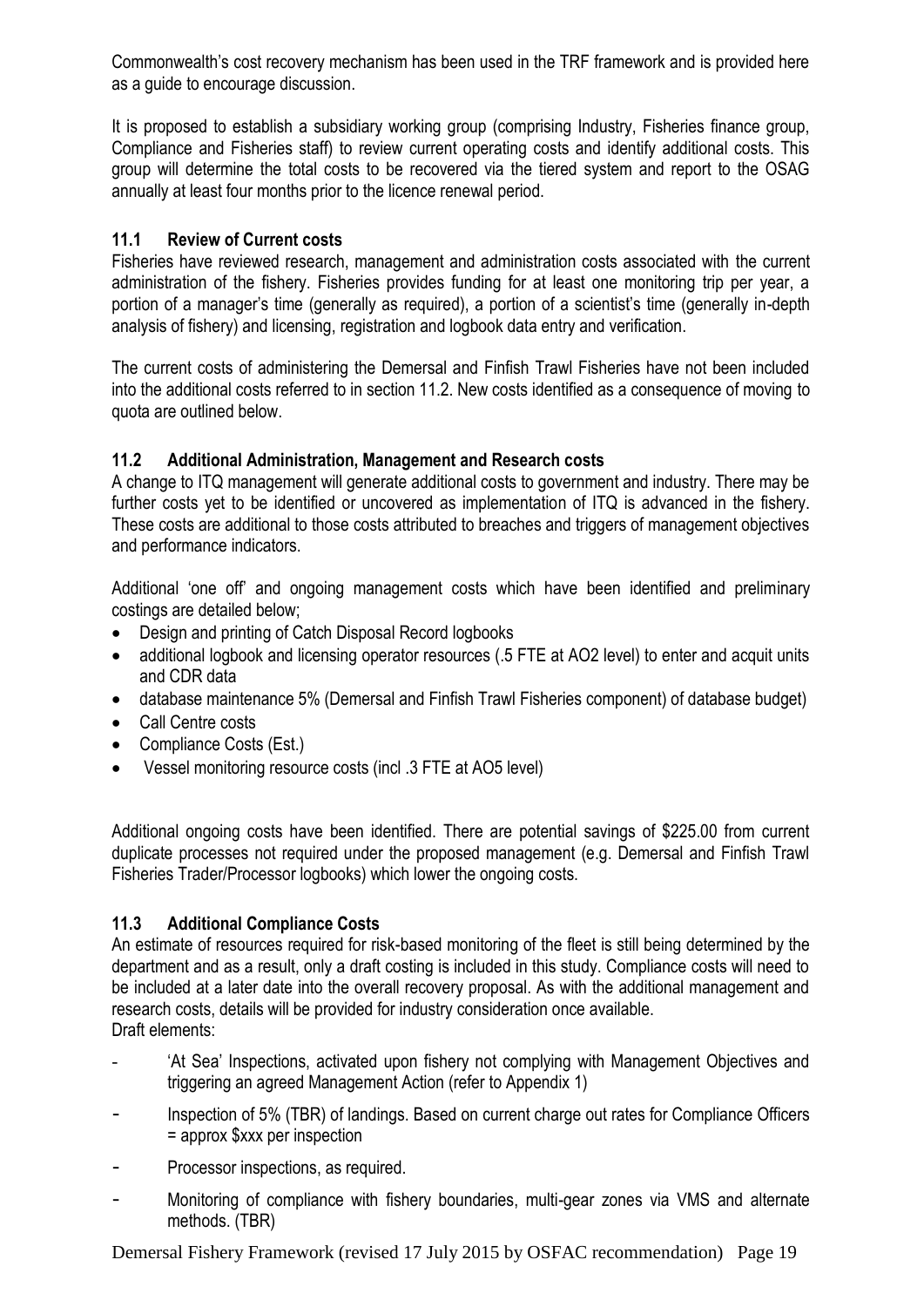#### <span id="page-19-0"></span>**11.4 Cost sharing mechanisms**

Revenue raising measures required to share additional costs from industry would start as soon as the scheme is implemented into the fishery. If the scheme is implemented prior to the start of a licensing year, costs will be recovered on a pro-rata basis.

Note: the Northern Territory Seafood Council (NTSC) levy, currently collected at licence application or renewal time by Fisheries on behalf of the NTSC, will not be affected by these measures. New licences issued to new entrants will be liable for the full NTSC levy in addition to the base level licensing fees discussed in section 11.4.2. This fee has not been included in calculations detailed below. Licence holders will need to factor the NTSC levy into licence renewal costs upon application / renewal.

#### <span id="page-19-1"></span>**11.4.1 Recovery of 'Once off' start up management costs**

It has already been agreed to apply for funding from the NT Fishing Industry Research & Development Fund to share the once off costs of upgrading the database to enable quota monitoring. The Timor Reef Fishery Management Advisory Committee's reasoning was that the upgrade would not only benefit the TRF but also the DF and FTF and perhaps other fisheries when moving to quota management in the future.

#### <span id="page-19-2"></span>**11.4.2 Recovery of 'on-going' Management Costs**

It is proposed to retain annual licence administration fees and to increase those fees annually by CPI to offset existing costs to government (i.e. the current 'base level' fee is \$1015 for 2010-11). This base level fee will also be used to share in the expected additional administration costs of fishery unit and ITQ transfers.

Additionally, determination of a licence holder's 'on-going' additional costs **after** the first year will be from the Tier 1 mechanism of cost recovery (described below) and their licence fee each year will be adjusted accordingly: i.e. Based on a licence holders unit holdings for each species group, not just holding a licence.

As new entrants enter the fishery through purchase of units from other participants, the 'on-going' administration, compliance and management costs will increase proportionately; it is also proposed to apply a licence fee to new entrants at the time of fishery unit or quota unit purchase. As such, a new entrant successfully applying for an **A6/1**xxx series licence would pay a licence fee of 100% of the existing **A6/1**xxx series base level licence fee upon the issue of the licence.

# <span id="page-19-3"></span>**11.4.3 Recovery of Unit and ITQ Transfer Costs (if required)**

It is proposed to initially include the administration and management costs of registering changes in the ownership of units and quota in the base level fees outlined in section 11.4.2 above. However, if the transfer costs prove higher than expected, Government reserves the right, in consultation with industry, to introduce a separate fee for registering changes in ownership (where the individual licensee would pay).

#### <span id="page-19-4"></span>**11.4.4 Proposed Mechanism for funding of triggered Decision Rules Management Actions**

Management actions need to be clearly defined and costs estimated in order to develop an acceptable, agreed system of cost sharing.

This will be done for each management action and will sit behind the Performance Indicator tables (refer to Appendix 1). Proposed Management Actions (MA) for specific breaches of the Trigger Points (TP) relating to Performance Indicators (PI) have been developed. In the attached PI table, each MA has been allocated a number (MA1, MA2, etc.) to distinguish it from other MA's to estimate a cost following a breach of a PI.

A cost recovery mechanism proposed to recover 'on-going' additional management costs based on a licence holders fishery unit holdings, is described below in section 11.4.5 (tier 1).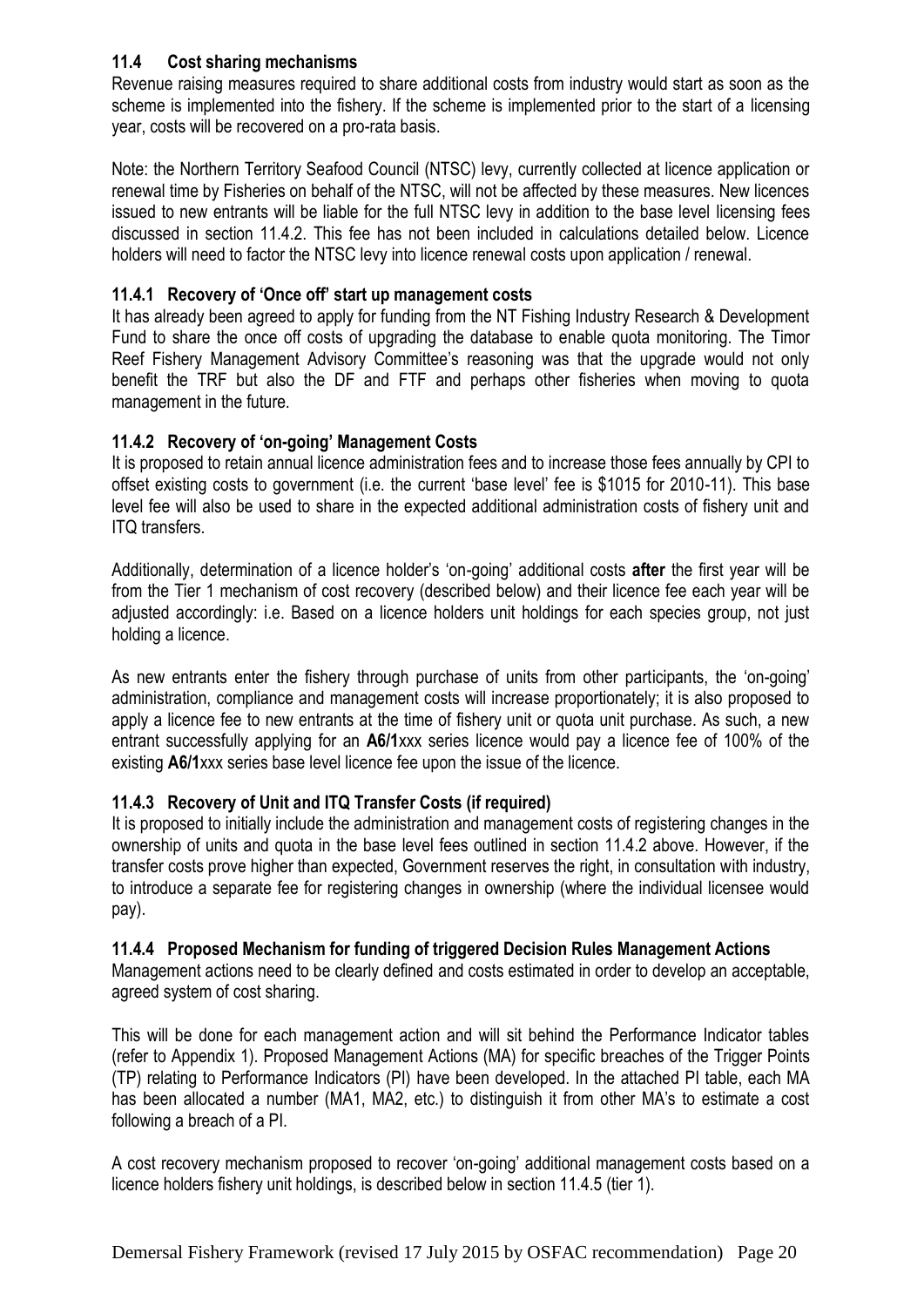In addition, it is proposed to structure a tiered levy system which will be applied when a performance indicator trigger point is breached. The costs to be recovered can be put into two different categories, one is a fixed cost per day for an observer to go on a vessel (tier 2), and the other is a variable cost applied to whole of industry to recover the cost to Government in arranging for analysis and reports (tier 3). Refer to section 12 for working examples of the tiered mechanisms.

## <span id="page-20-0"></span>**11.4.5 Tier 1 mechanism**

A Tier 1 cost recovery mechanism is proposed to recover 'on-going' additional management costs after the first year, plus CPI increases, including some monitoring and compliance costs (yet to be verified). This mechanism is additionally applied when MA 4, 5, 11 or 17 are triggered (see Appendix 1). Tier 1 is applied annually at allocation/licence renewal time. Note: Licences will not be renewed, nor will Undercatch or ITQ be allocated until all outstanding fees and charges are addressed.

#### <span id="page-20-1"></span>**11.4.6 Tier 2 mechanism**

It is proposed to apply a Tier 2 cost recovery mechanism to recover the cost of an observer  $=$   $\sim$  700 penalty units / day. This is applied to an individual licence, when a trigger point is activated and a management action is required. Tier 2 will be applied to an individual licence holder when Management Actions (MA) 1 has been activated (refer Appendix 1). When Tier 2 is applied costs will be recovered through the issue of an Invoice payable before the next quota allocation can be issued. Note: the number of observed fishing days on the trip should be at least as long as the average number of fishing days for the past 3 voyages. If the observer monitors less than this amount of time, and the information gathered is not sufficient to adequately address the reason for the trip, the fisher may be required to repeat the exercise at the discretion of the NTFJA.

# <span id="page-20-2"></span>**11.4.7 Tier 3 mechanism**

A Tier 3 cost recovery mechanism is proposed to recover the cost to Government in arranging for monitoring, analysis and reports. Tier 3 cost recovery is automatically activated when MA 6, 7, 12, 13, 18, 24 or 29 are triggered (see Appendix 1). Industry agrees to fund the additional cost of the monitoring, analysis and reporting through the automatic activation of Tier 3 – an annual Fishery allocation fee per fishery unit of quota allocated to each species group.

# <span id="page-20-3"></span>**11.4.8 Management Costs Recovery Summary**

It is proposed to recover costs via the three tier mechanism. Tier 1 will be used to recover 'on-going' additional costs; tier 2 will be used to recover the cost of an observer (to an individual licence holder) and tier 3 to recover monitoring, research and compliance costs for analysis and reports.

Cost sharing arrangements in the **first** year of quota in the proposed DF fishery are estimated to be ~\$TBA per licence with vertical line, dropline and fish-trap gear endorsements. Costs are higher for the licence with an additional finfish trawl endorsement as fishery unit holdings are greater. The approximate cost to the licensee with the finfish trawl endorsement is ~\$TBA in the first year. This figure is derived from a licence holders share of the on-going additional cost of \$TBA (the base level licence fee for 2010-11 has already been received) based on proposed fishery unit holdings. This licence fee will be payable on re-issue of the licence on the commencement of the Regulations.

On-going additional administration costs from year 2 are comprised of the estimated on-going additional costs + base level licence fee for 2011-12 + CPI and will be recovered from the Tier 1 method of cost recovery. These costs will be evaluated each year by the department and amended if required. Compliance costs are still being reviewed and as a result, estimates may change.

# <span id="page-20-4"></span>**12. Additional Considerations**

Both the Demersal and Finfish Trawl fisheries' gears and operating practices have been independently assessed by SEWPAC for environmental sustainability and were each accredited a five year export exemption. This exemption extends till May 2014.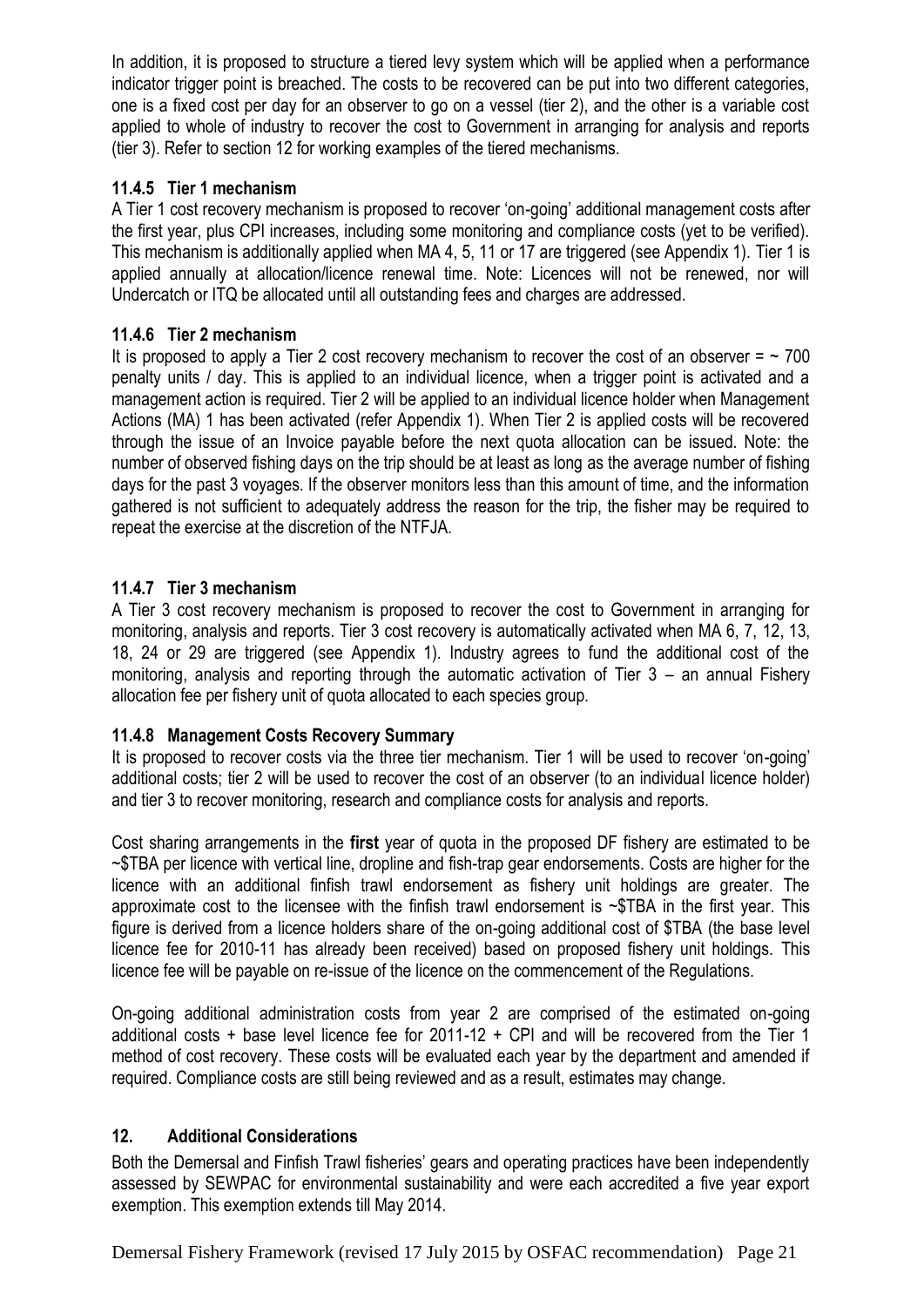SEWPAC supports the continued reporting of future assessment needs for each fishery, but reinforces the requirement for the DoR to advise SEWPAC of any intended change to the NT Demersal and Finfish Trawl Fisheries management arrangements, including legislated amendments that may affect sustainability of the target species or negatively impact on group, bycatch, protected species or the ecosystem.

SEWPAC is aware of an industry request to review the levels of permitted gear with a view to develop a formal plan of management. In the event that a formal plan is adopted, DoR will need to seek reaccreditation under Part 13 and Part 13A of the EPBC Act for the new management plan as the current accreditation would be deemed invalid.

# <span id="page-21-1"></span><span id="page-21-0"></span>**13. Working Examples**

#### **13.1 Fishery unit & ITQ Transfer examples**

The following 3 examples are of likely transactions and how they would occur:

In the first 3 examples, an A6/1xxx licence series operator (Lessor) has fishery unit to the equivalent of 5,000 kgs Goldband ITQ.

#### **(1) I wish to transfer 5,000 kgs of Goldband ITQ to another licensee in the fishery.**

The lessor (operator) completes an ITQ transfer form as lessor for 5,000 kgs of Goldband ITQ and the lessee (other licensee) signs the form in acceptance of the ITQ. Once approved, the result is as follows:

- Lessor's holdings
	- 5,000 Goldband fishery units

- 0kgs Goldband ITQ allocation ((apply Conversion Factor, initially, 1 fishery unit = 1kg),  $(5.000$ kgs - 5.000kgs) = 0kgs)

Lessee's holdings

- 5,000kgs Goldband ITQ i.e. available for fishing.

#### **(2) I wish to retain my entire quota (to continue fishing this year) but sell 5000 fishery units to a new entrant.**

The operator (Lessor) completes a permanent fishery unit transfer form as holder of the fishery unit, the new fishery unit holder (Lessee) also completes their details on the form. A start date for the permanent fishery unit transfer to be effective from is nominated on the transfer forms. The new fishery unit holder must concurrently apply for, and be granted, an A6/1xxx series licence. The fishery unit transfer and issue of the A6/1xxx series licence to the new entrant do not occur until the starting period. Once approved, the result is as follows:

- Lessor's holdings
	- 5,000 kgs Goldband ITQ available for fishing
- New fishery unit holder's (Lessee) holdings (also applies for a A6/1xxx series licence)

- 5,000 Goldband fishery units i.e. fishery unit only, no ITQ available for fishing in the current year **Note**: The Lessee would receive an ITQ allocation at the start of next fishing season.

#### **(3) I wish to sell my entire Goldband fishery units and transfer 3,000 kgs of my Goldband ITQ allocation to a new entrant, while retaining 2,000 kgs of Goldband ITQ.**

The operator completes a permanent fishery unit transfer form as holder of the fishery unit and a transfer form for the ITQ. The new unit holder (lessee) also completes details on forms. The new fishery unit holder must concurrently apply for, and be granted, an A6/1xxx series licence. The operator also completes an ITQ transfer form for 3,000 kgs of Goldband ITQ also signed by the lessor. Once approved, the result is as follows: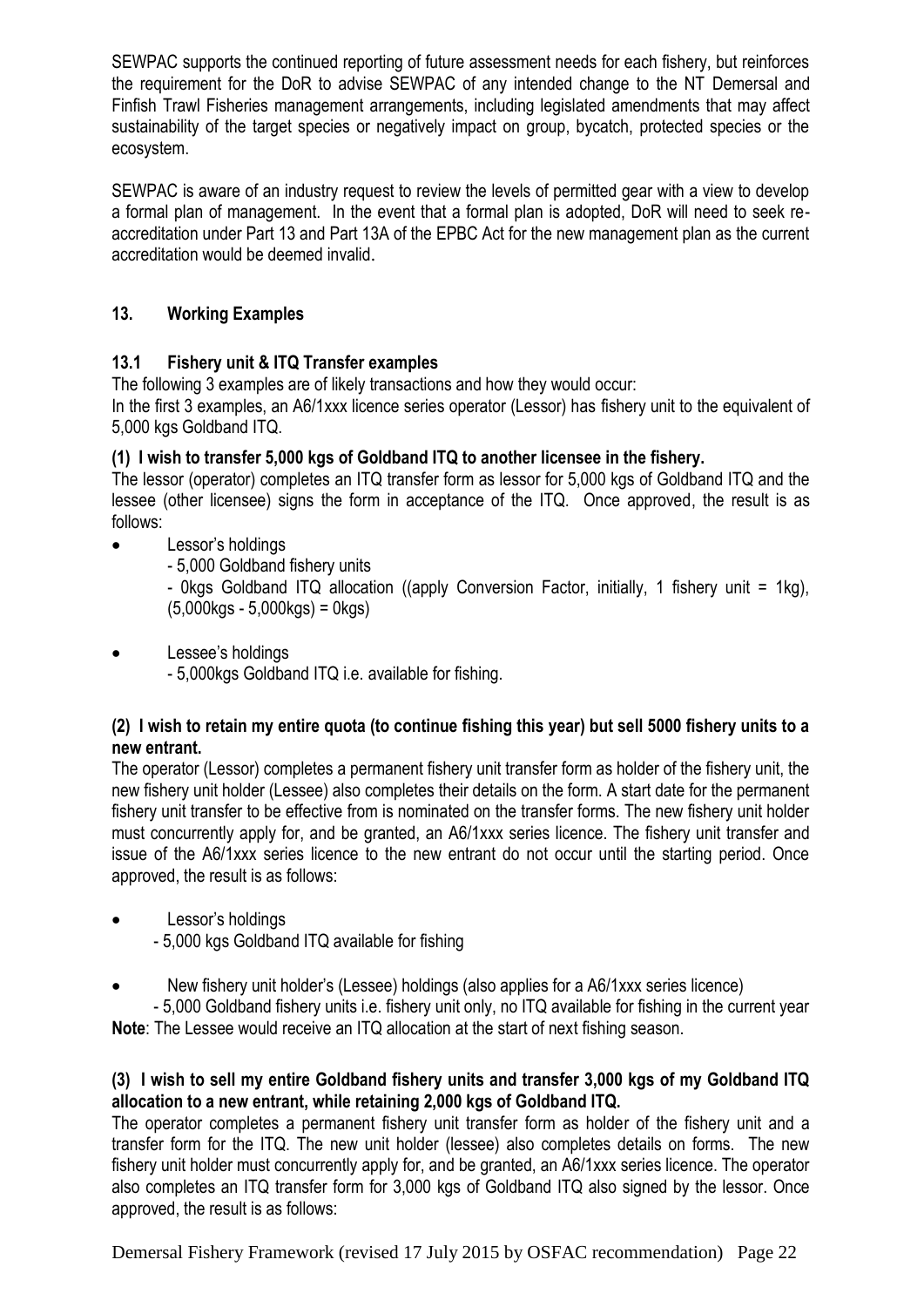- Lessor's holdings - 2,000 kgs of Goldband ITQ (Conversion Factor applied, initially, 1 fishery unit = 1kg ITQ)
- New Lessee (Lessee also applies for a A6/1xxx series licence) holdings - 5,000 Goldband Fishery units
	- 3,000 kgs of Goldband ITQ (apply Conversion Factor, initially, 1 fishery unit = 1kg ITQ)

**Note**: Lessee would receive new ITQ allocation for his 5,000 Goldband fishery units at the start of next fishing season.

#### <span id="page-22-0"></span>**13.2 Tier 1 mechanism and example**

A Tier 1 cost recovery mechanism is applied to recover 'on-going' additional management costs after the first year of \$154,030, plus CPI increases, including routine fishery monitoring and compliance costs (yet to be verified). Tier 1 cost recovery is automatically activated annually at allocation/licence renewal time. Licences will not be renewed, or ITQ allocated until all outstanding fees and charges are addressed.

Activation of the Tier 1 cost recovery mechanism will apply to all fishery unit holders on a pro rata basis, meaning that every unit holder pays an equal proportion of the costs due for each of the various species groups fishery unit he or she owns.

| Quota                                 | Economic Value |        | Species    | Tier 1 Cost  | Cents/unit     |                |
|---------------------------------------|----------------|--------|------------|--------------|----------------|----------------|
| species<br>To Fishery unit (2yr ave.) |                | group  | recovery   | per          |                |                |
|                                       |                |        |            | displayed as | $(*\$154,030*$ | <b>Species</b> |
|                                       | 2008           | 2009   | Ave.       | a % of       | species        | group quota    |
|                                       | \$M\$          | \$M\$  | <b>\$M</b> | average      | $group\%)$     | allocated      |
|                                       |                |        |            | Economic     | Total          | Tier 1 fee $=$ |
|                                       |                |        |            | Value        |                |                |
| Goldband                              | \$1.59         | \$2.64 | \$2.12     | 26%          | \$39,753       | \$.099         |
| Species                               |                |        |            |              |                | cents/unit     |
| group                                 |                |        |            |              |                |                |
| Red snapper                           | \$4.59         | \$4.69 | \$4.64     | 57%          | \$87,212       | \$.035         |
| <b>Species</b>                        |                |        |            |              |                | cents/unit     |
| group                                 |                |        |            |              |                |                |
| Group                                 | \$1.56         | \$1.32 | \$1.44     | 18%          | \$27,066       | \$.030         |
| species                               |                |        |            |              |                | cents/unit     |
| group                                 |                |        |            |              |                |                |
|                                       |                |        |            |              |                |                |
|                                       |                |        |            |              |                |                |

\* The \$154,030 figure used to demonstrate the Tier 1 cost recovery mechanism is only an example to enable the cents/kg fee to be displayed. The actual amount that needs to be recovered will depend upon the final cost once all costs have been verified.

**Example;** A licence holder owns 5,000 Goldband units, 20,000 Red snapper units and 5,000 Group units at licence renewal/allocation time. The licence holder would be charged the pro-rata rate from tier 1 of 5,000 @ \$.099 cents/unit, 20,000 @ \$.035 cents/unit, and 5,000 @ \$.030 cents/unit totalling \$1342.50 for that licence holder's share of the costs.

#### <span id="page-22-1"></span>**13.3 Tier 3 mechanism and example**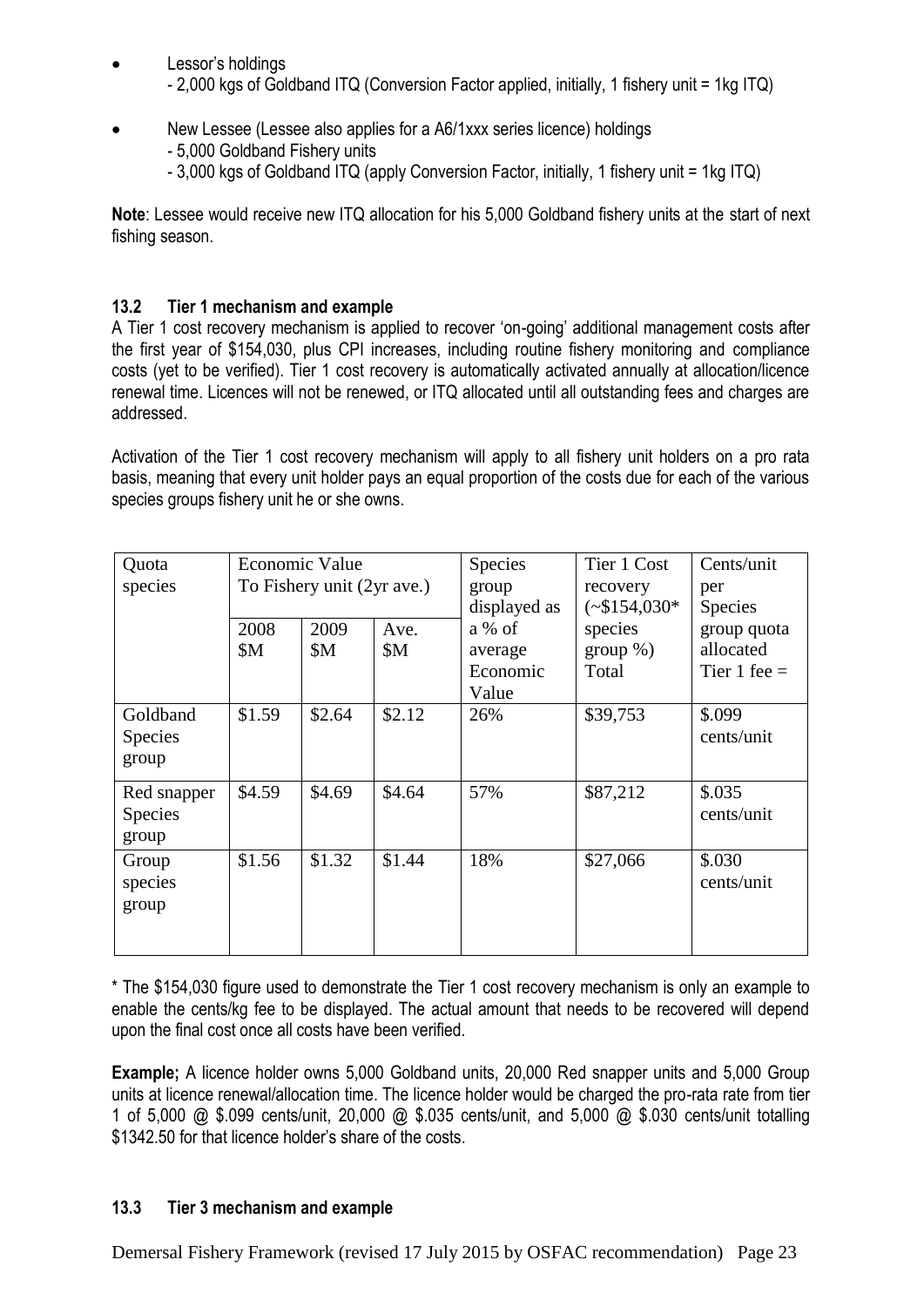Activation of the Tier 3 cost recovery mechanism will apply to all fishery unit holders on a pro rata basis across the differing species groups (to account for varying unit values).

| Quota          | <b>Economic Value</b>      |        | <b>Species</b> | Tier 3 Cost  | Cents/unit    |                |
|----------------|----------------------------|--------|----------------|--------------|---------------|----------------|
| species        | To Fishery unit (2yr ave.) |        | group          | recovery     | per           |                |
|                |                            |        |                | displayed as | $(*\$65,000*$ | <b>Species</b> |
|                | 2008                       | 2009   | Ave.           | a % of       | species       | group quota    |
|                | \$M\$                      | \$M\$  | \$M\$          | average      | $group\%)$    | allocated      |
|                |                            |        |                | Economic     | Total         | Tier 1 fee $=$ |
|                |                            |        |                | Value        |               |                |
| Goldband       | \$1.59                     | \$2.64 | \$2.12         | 26%          | \$16,775      | \$.042         |
| Species        |                            |        |                |              |               | cents/unit     |
| group          |                            |        |                |              |               |                |
| Red snapper    | \$4.59                     | \$4.69 | \$4.64         | 57%          | \$36,803      | \$.015         |
| <b>Species</b> |                            |        |                |              |               | cents/unit     |
| group          |                            |        |                |              |               |                |
| Group          | \$1.56                     | \$1.32 | \$1.44         | 18%          | \$11,422      | \$.012         |
| species        |                            |        |                |              |               | cents/unit     |
| group          |                            |        |                |              |               |                |
|                |                            |        |                |              |               |                |
|                |                            |        |                |              |               |                |

\* The \$65,000 figure used to demonstrate the Tier 3 cost recovery mechanism is only an example to enable the cents/unit fee to be displayed. Costs applied using a Tier 3 method will be in addition to those 'on-going' management Tier 1 costs.

Example; A licence holder owns 5,000 Goldband units, 20,000 Red snapper units and 5,000 Group units at licence renewal/allocation time. The licence holder would be charged the pro-rata rate from tier 3 of 5,000 @ \$.042 cents/unit, 20,000 @ \$.015 cents/unit and 5,000 @ \$.012 totalling \$566.53 for that licence holder's share of the costs.

# **13.4 Undercatch mechanism and example**

# **Rule:**

*Quota holders are authorised to carry over eligible ITQ that is not taken during the current fishing period to the next fishing period, plus any additional quota units purchased during the year, less any transfers up to a maximum 20% of his annual quota unit allocation, if applicable.*

After all transfer and fishing activity has been accounted for a licence holder still holds the following quota units (i.e. eligible quota units) at the end of the season (midnight 30 June);

25,000 Goldband quota units

15,000 red snapper quota units and,

8,000 Group quota units

To work out what he is entitled to carryover we look at his total quota unit holdings and any transfers to his licence throughout the year, a twostep process.

In step one, we review his annual quota unit allocation (1 July, based on his fishery unit holdings, if held,). In this example it was; 80,000 Goldband quota units 110,000 red snapper quota units and, 35,000 Group quota units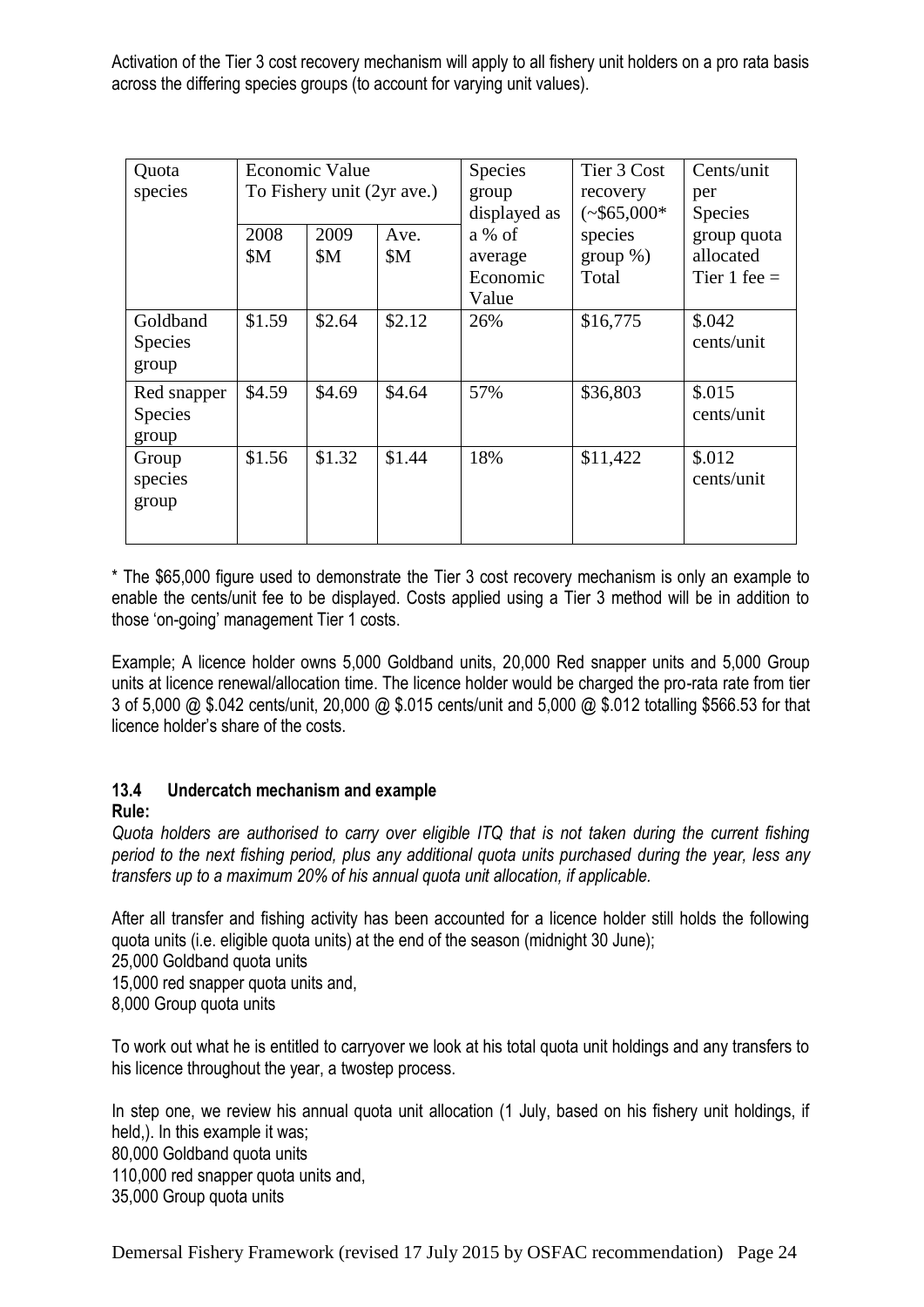In step two we look at quota unit transfers and find that during the year he purchased 20,000 Goldband quota units, 25,000 red snapper quota units and 5,000 Group quota units; and he made no sales giving him total quota unit holdings of (made up from annual allocation + purchases - sales); 100,000 Goldband quota units 135,000 red snapper quota units and, 40,000 Group quota units

Under the undercatch provision, he may carryover 20% of this amount, up to his remaining quota units as at 30 June. In this example, 20% of quota unit holdings are; 20,000 Goldband quota units 27,000 red snapper quota units and, 8,000 Group quota units

Therefore, the licence holder is entitled to carryover 20,000 Goldband quota units, 15,000 red snapper quota units and all 8,000 Group quota units.

Note: Any carryover quota units from the year before are not included in these calculations as they cannot be carry-overed. In this example, the licence holder would **not** be entitled to carryover 5,000 of his remaining goldband quota units as the amount was **greater** than the allowed 20% of goldband quota unit holdings. He also had **less** remaining red snapper quota units than he could have carried over. The amount of group quota units remaining equalled the permissible 20% amount so all were eligible for carryover. Note that he is only eligible to carryover remaining (i.e. unused) quota units, up to a maximum of 20% of holdings.

#### **NOTES ON DECISION RULE TABLES:**

- Expected first year growth is ~30-40%, initial activation of data gathering processes should start before this level to ensure adequate protection of minor species. By the time the species group has doubled from present (2011-12) levels, we should have the necessary information to conduct an informed review of the fishery. To ensure the guidelines are achieved, % triggers are to be placed at appropriate levels, activated when annual catch reaches the triggers.

- Additionally, in order to maintain environmental integrity of individual species within the grouped species, included are additional group triggers to identify any 'growth' species earlier, and if required, carry out specific research (at industry cost) to ensure its sustainability.

- Observer rates have been clarified with one industry funded trip per year for every 1000t over 500t.

- A T.E.P. and Ecosystem component table has been added to consolidate the fisheries decision rules into one set of tables.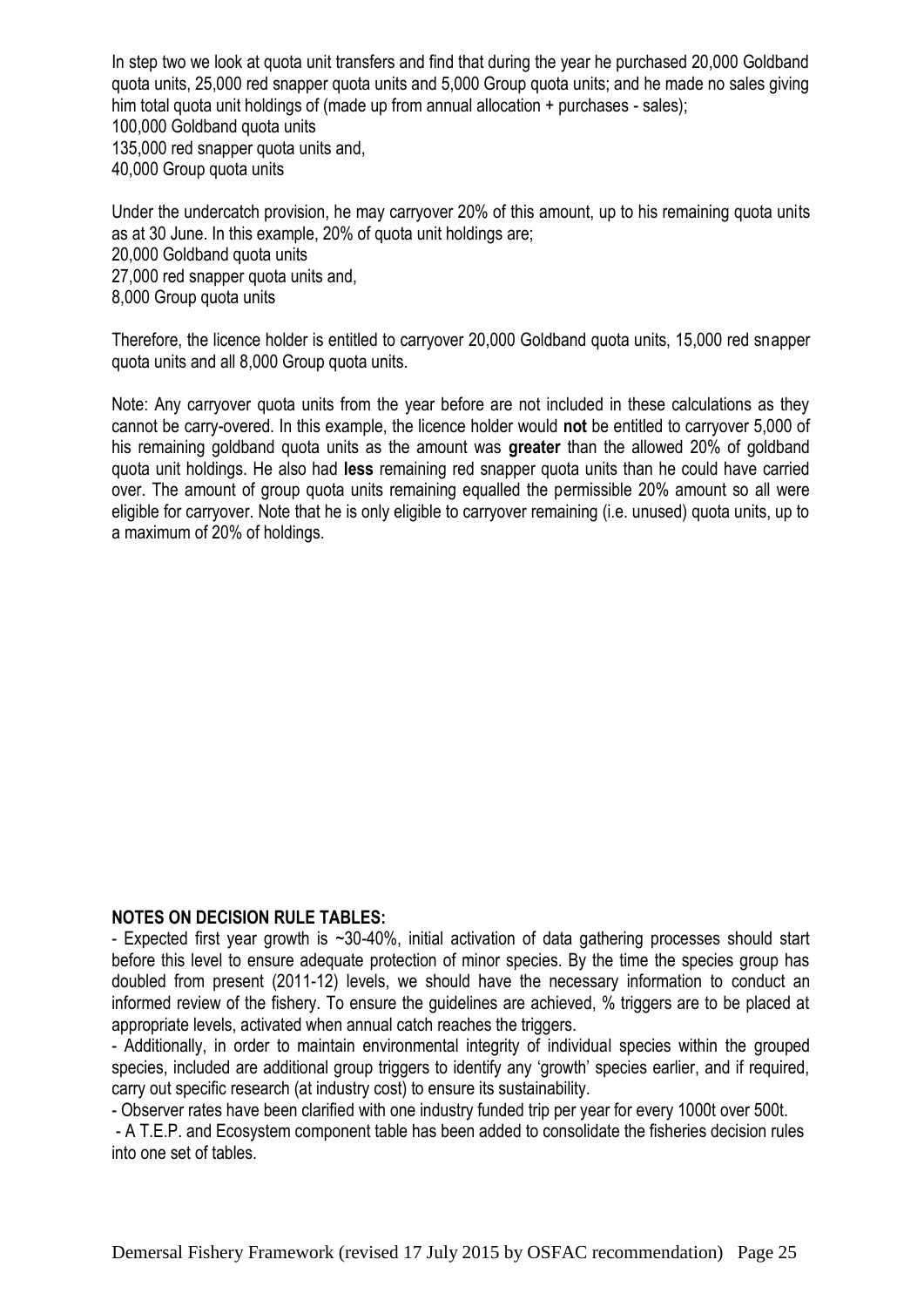# **APPENDIX 1. DECISION RULES OUTLINING FISHERY OBJECTIVES, PERFORMANCE INDICATORS, TRIGGERS AND MANAGEMENT RESPONSES**

| Species or group                 | Objectives (O)                                                                                                                                                                                                                                                                                                                                                                    | <b>Performance Indicator (PI)</b>                                                                                                                                                                                                                                                                                                                                                                                                                                           |          | Trigger point (TP)                                                                                                                                                                                                                                                                                                                     | <b>Management action (MA)</b>                                                                                                                                                                                                                                                                                                                                                                                                                                                                                                                                                                                                                                                                                                                                                                                                                                                                                                                                                                                                                                                                                           |
|----------------------------------|-----------------------------------------------------------------------------------------------------------------------------------------------------------------------------------------------------------------------------------------------------------------------------------------------------------------------------------------------------------------------------------|-----------------------------------------------------------------------------------------------------------------------------------------------------------------------------------------------------------------------------------------------------------------------------------------------------------------------------------------------------------------------------------------------------------------------------------------------------------------------------|----------|----------------------------------------------------------------------------------------------------------------------------------------------------------------------------------------------------------------------------------------------------------------------------------------------------------------------------------------|-------------------------------------------------------------------------------------------------------------------------------------------------------------------------------------------------------------------------------------------------------------------------------------------------------------------------------------------------------------------------------------------------------------------------------------------------------------------------------------------------------------------------------------------------------------------------------------------------------------------------------------------------------------------------------------------------------------------------------------------------------------------------------------------------------------------------------------------------------------------------------------------------------------------------------------------------------------------------------------------------------------------------------------------------------------------------------------------------------------------------|
| All quota / non-quota<br>species | Minimise high grading,<br>transhipping or<br>discarding through;<br>1. monitoring of                                                                                                                                                                                                                                                                                              | Analysis of individual<br>catch return data shows no<br>anomalies<br>No reported incidences of<br>2.                                                                                                                                                                                                                                                                                                                                                                        | 2.       | Breach of performance<br>indicators by operator/s.<br>MA1, MA3 activation.<br>Scientists have a concern                                                                                                                                                                                                                                | MA1. Any operator in breach must arrange for at<br>least 1 additional observer trip to evaluate their<br>fishing operations before re-commencing fishing<br>at own cost e.g. 700 revenue units/day. If TP 6<br>is activated, any operator who uses finfish trawl                                                                                                                                                                                                                                                                                                                                                                                                                                                                                                                                                                                                                                                                                                                                                                                                                                                        |
|                                  | quota transfer<br>2. Observer<br>coverage of a min. 2<br>trips per year.<br>3.<br>monitoring of<br>catch compositions<br>4. monitoring of<br>minimum holdings<br>in port inspection<br>5.<br>of vessels on arrival<br>as required<br>Monitoring market<br>6.<br>conditions<br>7. monitoring of<br>multi-agency offshore<br>reports relating to<br>transhipping of catch<br>at sea | high grading or discarding<br>occurring<br>Minimum holdings verified<br>3.<br>4. Observer data validates<br>catch composition and catch<br>returns<br>5. Industry, Scientists,<br><b>SEWPAC or Managers are</b><br>satisfied with operations<br>No reported incidences of<br>6.<br>transhipping. Fisheries<br>Officers satisfied with<br>compliance in offshore<br>operations<br>7. Validation of reported<br>bycatch when finfish trawl,<br>finfish longline gear are used | 5.<br>6. | for sustainability of a<br>species. MA3 activation.<br>3. Breach of minimum<br>holdings. MA2 activation.<br>4. Breach of compliance in<br>offshore operations.<br>MA1, MA3 activation.<br>Total combined annual<br>catch is higher than<br>500t. MA4 activation.<br>Finfish Trawl, Finfish<br>Longline gear is used.<br>MA1 activated. | or longline must either; install approved<br>monitoring equipment; or, notify the Director<br>within 14 days of first voyage to arrange for<br>additional monitoring with the Director within the<br>first two months at own cost e.g.700 revenue<br>units /day per observer. If required, it is<br>proposed to have one monitored trip for each<br>three months of operations thereafter. Costs<br>are proposed to be recovered via the Tier 2<br>mechanism.<br>MA2. No entry to the fishery until formal verification<br>of minimum holdings<br>MA3. review fishery operating practices<br>Observers to carry out one additional trip per<br>MA4.<br>year for every 1000t over 500t to validate<br>catch composition and catch returns at<br>industry expense. Additional costs are<br>proposed to be recovered from industry<br>annually via Tier 1 mechanism.<br>Note: The Joint Authority may require an operator<br>who has been convicted of an offence, or has<br>been issued and has paid a FINS notice, to<br>either, take an observer on board or install an<br>electronic monitoring system within 3 months |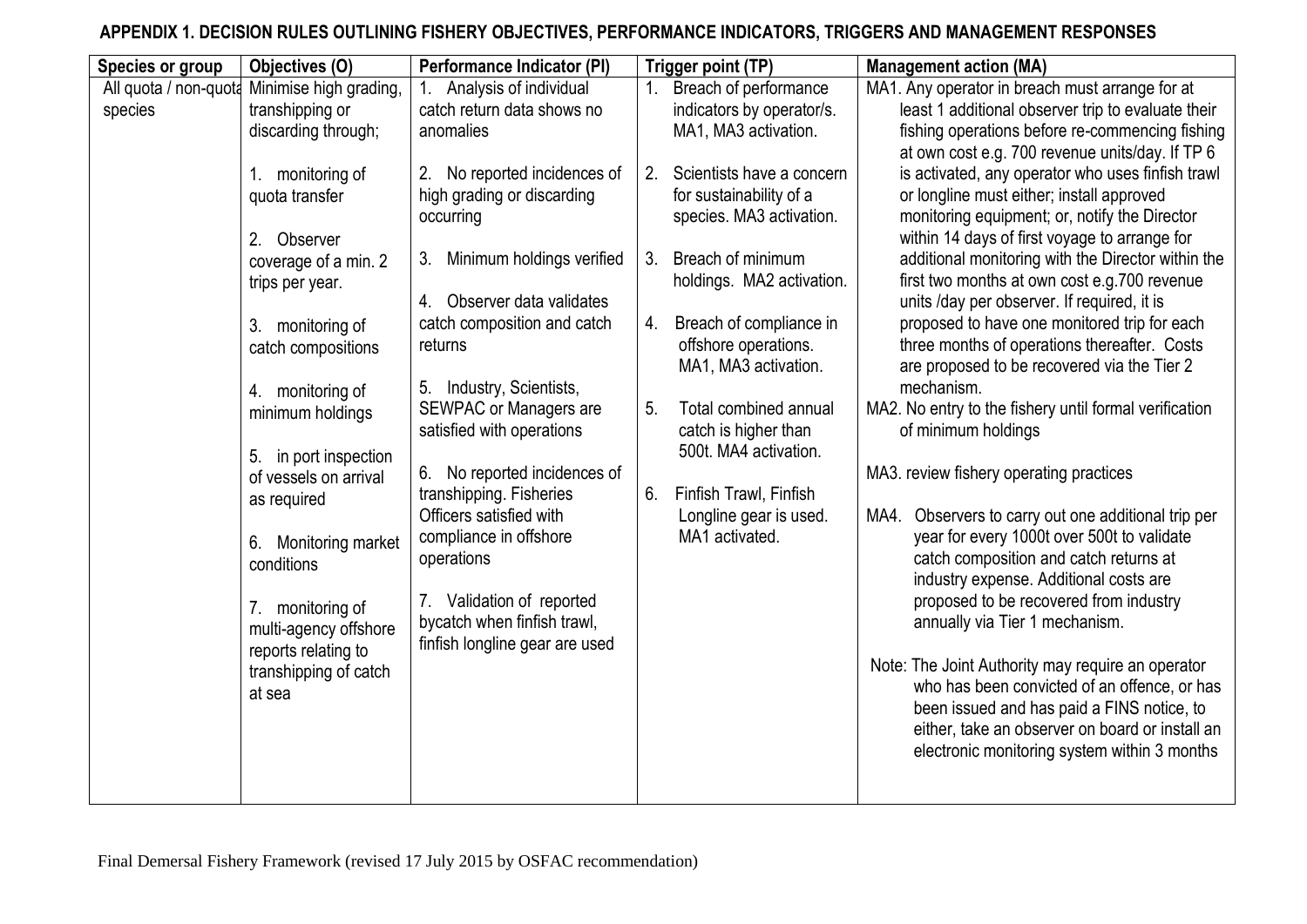| <b>Species or group</b>      | Objectives (O)                                          | Performance Indicator (PI)                                                         | Trigger point (TP)                                                            | <b>Management action (MA)</b>                                                                                                                                                                                            |
|------------------------------|---------------------------------------------------------|------------------------------------------------------------------------------------|-------------------------------------------------------------------------------|--------------------------------------------------------------------------------------------------------------------------------------------------------------------------------------------------------------------------|
|                              |                                                         |                                                                                    |                                                                               |                                                                                                                                                                                                                          |
| Combined<br>Goldband species | 8. Management to an<br>appropriately<br>determined TACC | 8. Confirmation of TACC<br>9. Analysis of individual<br>catch return data shows no | 7. Breach of performance<br>indicators by operator/s.<br>MA1, MA9 activation. | MA5. Observers gather data (~500 otoliths, lengths<br>etc) to assist in future research. This information may<br>either be collected 'at sea' or from landed catch.<br>Additional costs proposed to be recovered via the |
|                              | 9. Scientists,<br>SEWPAC and                            | anomalies                                                                          | 8.<br>A 30% decline in catch<br>from the previous year.                       | Tier 1 mechanism.                                                                                                                                                                                                        |
|                              | Managers satisfied<br>with TACC value                   | 10. No reported incidences of<br>high grading or discarding                        | MA6, MA8 activation.                                                          | MA6. Analysis of gathered data is undertaken.<br>Approx. \$20 per otoliths, $+$ ~\$33,000 for Stock                                                                                                                      |
|                              |                                                         | occurring                                                                          | When 55% of the TACC is<br>9.<br>taken in a year. MA5                         | Assessment report. Additional costs are proposed to<br>be recovered from industry annually via Tier 3                                                                                                                    |
|                              |                                                         | 11. Minimum holdings<br>verified                                                   | activation.                                                                   | mechanism.                                                                                                                                                                                                               |
|                              |                                                         | 12. Observer data validates                                                        | 10. When 80% of the TACC<br>is taken in a year. MA6,                          | MA7. Assessment surveys initiated as per agreed<br>methodology. Additional costs are proposed to be                                                                                                                      |
|                              |                                                         | catch composition and catch<br>returns. Length frequency data                      | MA7 activation.                                                               | recovered from industry annually via Tier 3<br>mechanism.                                                                                                                                                                |
|                              |                                                         | shows no anomalies                                                                 | 11. When 90% of the TACC<br>is taken in a year. MA8                           | MA8. A review of the appropriateness of the current                                                                                                                                                                      |
|                              |                                                         | 13. Industry, Scientists,<br><b>SEWPAC or Managers are</b>                         | activation.                                                                   | TACC is undertaken using all data.                                                                                                                                                                                       |
|                              |                                                         | satisfied with operations                                                          | 12. When TACC is taken in a<br>year. MA10 activation.                         | MA9. A review of fishery operating practices.                                                                                                                                                                            |
|                              |                                                         |                                                                                    |                                                                               | MA10. All activity in the fishery is halted until next<br>ITQ allocation period.                                                                                                                                         |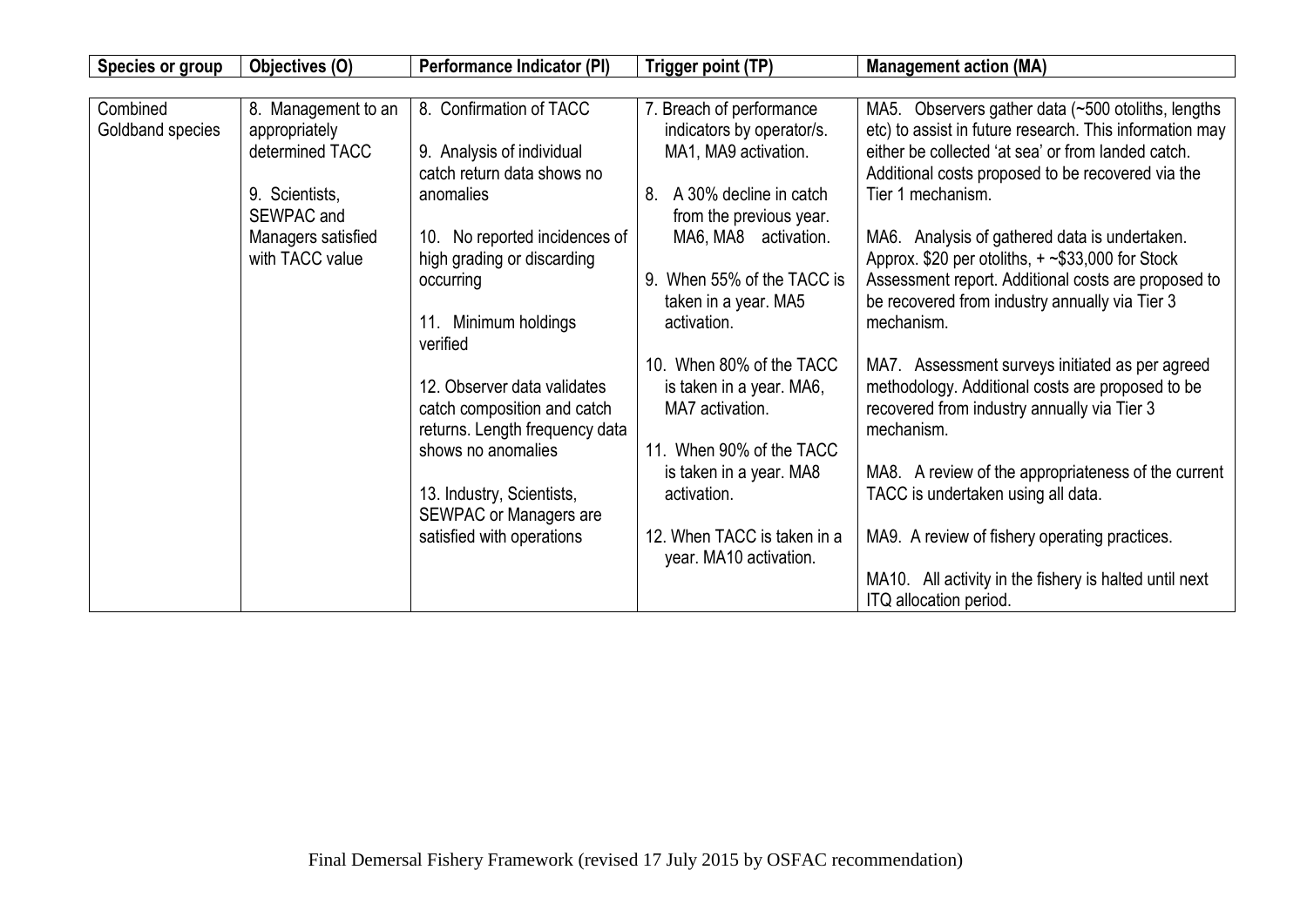| <b>Species or group</b>                | Objectives (O)                                                                 | Performance Indicator (PI)                                                                                                                                                     | Trigger point (TP)                                                                                                                                                                    | <b>Management action (MA)</b>                                                                                                                                                                                                                                                                                                      |
|----------------------------------------|--------------------------------------------------------------------------------|--------------------------------------------------------------------------------------------------------------------------------------------------------------------------------|---------------------------------------------------------------------------------------------------------------------------------------------------------------------------------------|------------------------------------------------------------------------------------------------------------------------------------------------------------------------------------------------------------------------------------------------------------------------------------------------------------------------------------|
|                                        |                                                                                |                                                                                                                                                                                |                                                                                                                                                                                       |                                                                                                                                                                                                                                                                                                                                    |
| <b>Combined Red</b><br>snapper species | Management to<br>10.<br>an appropriately<br>determined TACC<br>11. Scientists, | 14. Confirmation of TACC<br>15. Analysis of individual catch<br>return data shows no<br>anomalies                                                                              | 13. Breach of performance<br>indicators by operator/s. MA1,<br>MA15 activation.<br>14. A 30% decline in catch                                                                         | MA11. Observers gather data (need ~500 otoliths,<br>lengths etc) to assist in future research. This<br>information may either be collected 'at sea' or from<br>landed catch. Additional costs proposed to be<br>recovered via the Tier 1 mechanism.                                                                                |
|                                        | SEWPAC and<br>Managers satisfied<br>with TACC value                            | 16. No reported incidences of<br>high grading or discarding<br>occurring<br>17. Minimum holdings valid<br>18. Observer data validates                                          | from the previous year.<br>MA13, MA14 activation.<br>15. When 30% of the TACC<br>is taken in a year. MA11<br>activation.<br>16. When 70% of the TACC is                               | MA12. Assessment surveys initiated as per agreed<br>methodology. Additional costs are proposed to be<br>recovered from industry annually via Tier 3<br>mechanism.<br>MA13. Detailed analysis of all gathered data is<br>undertaken. Approx. \$20 per otoliths, $+$ ~\$33,000 for                                                   |
|                                        |                                                                                | catch composition and catch<br>returns. Length frequency data<br>shows no anomalies<br>19. Industry, Scientists,<br><b>SEWPAC or Managers are</b><br>satisfied with operations | taken in a year. MA12, MA13<br>activation.<br>17. When 80% of the TACC is<br>taken in a year. MA14, MA15<br>activation.<br>18. When the TACC is taken<br>in a year. MA 16 activation. | Stock Assessment report. Additional costs are<br>proposed to be recovered from industry annually via<br>Tier 3 mechanism.<br>MA14. A review of the appropriateness of the<br>current TACC is undertaken using all data.<br>MA15. A review of fishery operating practices<br>MA16. All activity in the fishery is halted until next |
|                                        |                                                                                |                                                                                                                                                                                |                                                                                                                                                                                       | ITQ allocation period.                                                                                                                                                                                                                                                                                                             |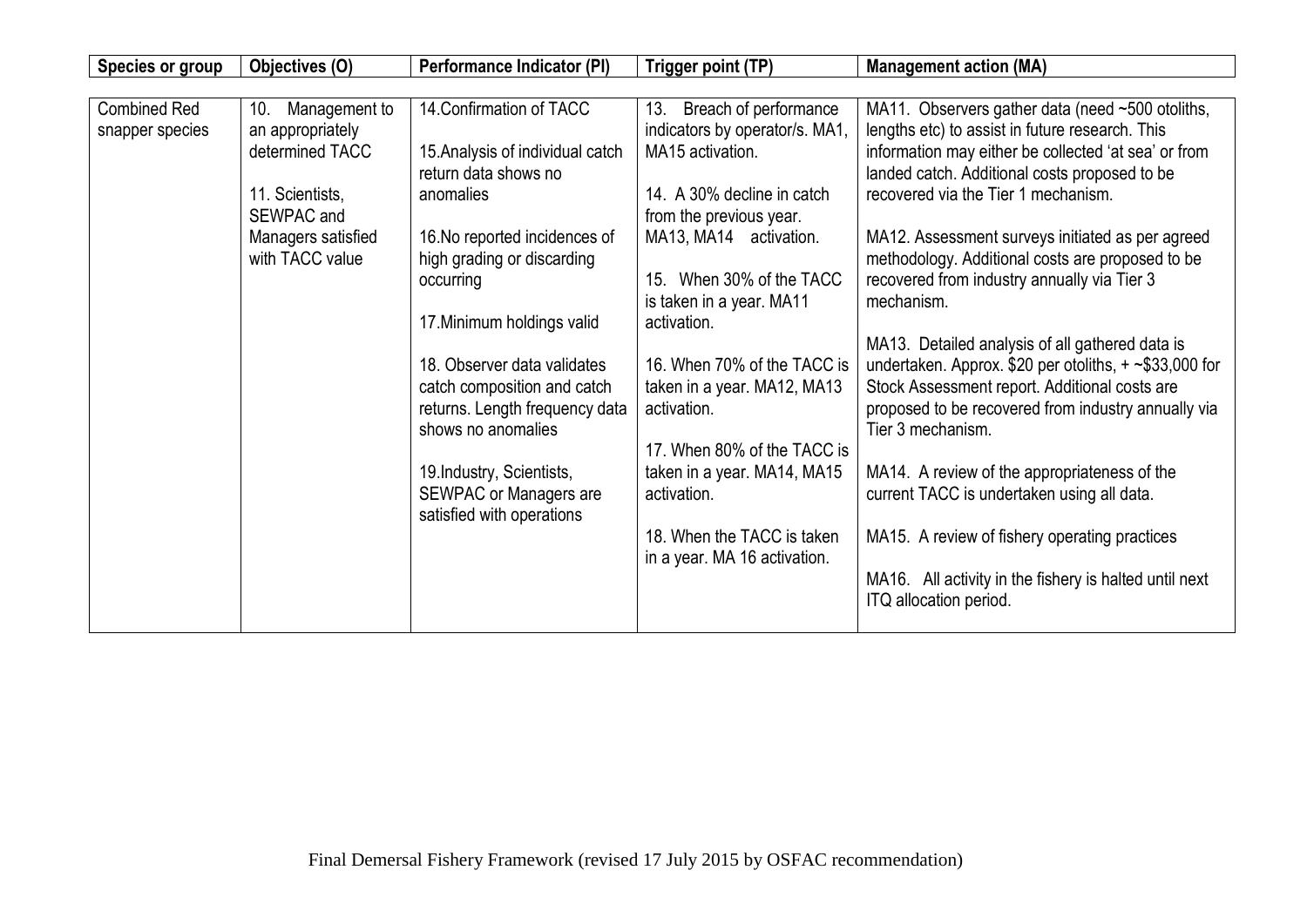| Species or group | Objectives (O)                                                                                                                                                                              | <b>Performance Indicator (PI)</b>                                                                                                                                                                                                                                                                                                                                                                                                                    | Trigger point (TP)                                                                                                                                                                                                                                                                                                                                                                                                                                                                                                                                                                                                                                                                                                                                                                                                                                                            | <b>Management action (MA)</b>                                                                                                                                                                                                                                                                                                                                                                                                                                                                                                                                                                                                                                                                                                                                                                                                                                                                                                                                                                                                       |
|------------------|---------------------------------------------------------------------------------------------------------------------------------------------------------------------------------------------|------------------------------------------------------------------------------------------------------------------------------------------------------------------------------------------------------------------------------------------------------------------------------------------------------------------------------------------------------------------------------------------------------------------------------------------------------|-------------------------------------------------------------------------------------------------------------------------------------------------------------------------------------------------------------------------------------------------------------------------------------------------------------------------------------------------------------------------------------------------------------------------------------------------------------------------------------------------------------------------------------------------------------------------------------------------------------------------------------------------------------------------------------------------------------------------------------------------------------------------------------------------------------------------------------------------------------------------------|-------------------------------------------------------------------------------------------------------------------------------------------------------------------------------------------------------------------------------------------------------------------------------------------------------------------------------------------------------------------------------------------------------------------------------------------------------------------------------------------------------------------------------------------------------------------------------------------------------------------------------------------------------------------------------------------------------------------------------------------------------------------------------------------------------------------------------------------------------------------------------------------------------------------------------------------------------------------------------------------------------------------------------------|
|                  |                                                                                                                                                                                             |                                                                                                                                                                                                                                                                                                                                                                                                                                                      |                                                                                                                                                                                                                                                                                                                                                                                                                                                                                                                                                                                                                                                                                                                                                                                                                                                                               |                                                                                                                                                                                                                                                                                                                                                                                                                                                                                                                                                                                                                                                                                                                                                                                                                                                                                                                                                                                                                                     |
| Grouped species  | 12. Maintain group<br>within 32% of fisheries<br>total annual catch<br>13. Scientists,<br><b>SEWPAC or Managers</b><br>satisfied with TACC<br>value<br>14. To identify key<br>group species | 20. Confirmation of an<br>appropriately determined TACC<br>21. Analysis of individual catch<br>return data shows no anomalies<br>22. No reported incidences of<br>high grading or discarding<br>occurring<br>23. Minimum holdings verified<br>24. Observer data validates<br>catch composition and catch<br>returns. Length frequency data<br>shows no anomalies<br>25. Industry, Scientists,<br>SEWPAC or Managers are<br>satisfied with operations | 19. Breach of performance<br>indicators by operator/s. MA1,<br>MA21 activation.<br>20. Scientists or Managers<br>have a concern for sustainability<br>of species. MA 17, MA18<br>activation.<br>21. Breach of minimum<br>holdings. MA20 activation.<br>22. A species increases by<br>more than 15% relative to the<br>previous three (3) years average<br>weight or, becomes dominant<br>relative to other species in the<br>group. MA17, MA18, MA21<br>activation.<br>23. A 30% decline in catch<br>relative to the previous three (3)<br>year average . MA18, MA19<br>activation.<br>24. When 30% of the TACC is<br>taken in a year. MA17 activation.<br>25. When 45% of the TACC is<br>taken in a year. MA18 activation.<br>26. When 50% of the TACC is<br>taken in a year. MA19, MA21<br>activation.<br>27. When 100% of the TACC is<br>taken in a year. MA23 activation. | MA17. Observers gather data (otoliths if required,<br>lengths etc) to assist in future research. This<br>information may either be collected 'at sea' or from<br>landed catch. Additional costs proposed to be<br>recovered via the Tier 1 mechanism.<br>MA18. Detailed analysis of all gathered data is<br>undertaken. Fisheries to investigate species and<br>compile & review biological data, this may require<br>modelling, spatial & stock assessment. Additional<br>costs are proposed to be recovered from industry<br>annually via Tier 3 mechanism.<br>MA19. A review of the appropriateness of the<br>current TACC is undertaken using all data.<br>MA20. No entry to the fishery until formal verification<br>of minimum holdings<br>MA21. A review of fishery operating practices<br>MA22. Gear in the fishery to be reviewed by<br>TRFMAC to evaluate impacts. Gear may be<br>modified, or abolished to address identified issues<br>MA23. All activity in the fishery is halted until next<br>ITQ allocation period. |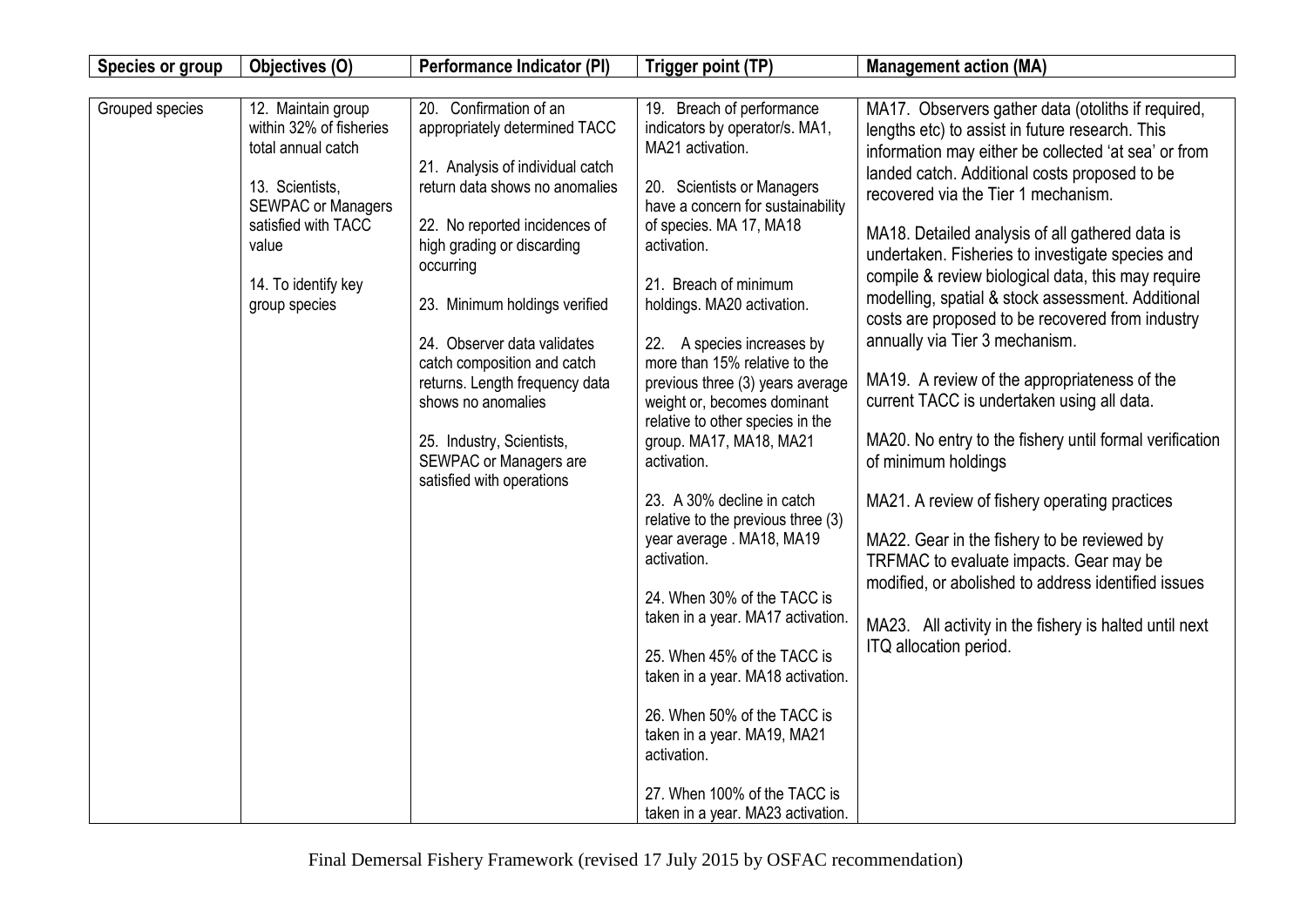| Species or group       | Objectives (O)                                                                                                                                                                                                                   | Performance Indicator (PI)                                                                                                                                                                                                                                       | Trigger point (TP)                                                                                                                                                                                                                               | <b>Management action (MA)</b>                                                                                                                                                                                                                                                                                                                                                                                                                         |
|------------------------|----------------------------------------------------------------------------------------------------------------------------------------------------------------------------------------------------------------------------------|------------------------------------------------------------------------------------------------------------------------------------------------------------------------------------------------------------------------------------------------------------------|--------------------------------------------------------------------------------------------------------------------------------------------------------------------------------------------------------------------------------------------------|-------------------------------------------------------------------------------------------------------------------------------------------------------------------------------------------------------------------------------------------------------------------------------------------------------------------------------------------------------------------------------------------------------------------------------------------------------|
| <b>Bycatch species</b> | 15. To maintain<br>bycatch at or below<br>10% of the annual<br>estimated catch<br>weight for dropline<br>and fish-trap fishing<br>gear<br>16. To maintain<br>bycatch below 25% of<br>the annual estimated                        | 26. Observer data validates<br>reported discard ratios,<br>including shark<br>27. Industry, Scientists,<br>SEWPAC and Managers are<br>satisfied with operations<br>28. Validation of reported<br>bycatch when finfish trawl or<br>finfish longline gear are used | 28. Breach of performance<br>indicators by operator/s. MA1,<br>MA24, MA25 activation.<br>29. Scientists, SEWPAC or<br>Managers have a concern for<br>sustainability of a species.<br>MA24, MA25, MA26<br>activation.<br>30. Observed or reported | MA24. Fisheries to investigate species and compile<br>& review biological data, this may require modelling,<br>spatial & stock assessment. Additional costs are<br>proposed to be recovered from industry annually via<br>Tier 3 mechanism.<br>MA25. A review of fishery operating practices<br>MA26. Non-conforming gear in the fishery to be<br>reviewed by TRFMAC to evaluate impacts. Gear<br>may be modified, or abolished to address identified |
|                        | catch weight for finfish<br>long-line gear<br>17. To maintain<br>bycatch below 35% of<br>the annual estimated<br>catch weight for finfish<br>trawl gear<br>18. To maintain shark<br>bycatch below 50% of<br>the annual estimated | 29. Bycatch % for each gear<br>type within limits                                                                                                                                                                                                                | shark bycatch increases by<br>more than 30% of<br>the previous year's shark<br>bycatch weight. MA24, MA25,<br>MA26 activation                                                                                                                    | issues.                                                                                                                                                                                                                                                                                                                                                                                                                                               |
|                        | bycatch weight<br>19. To identify key<br>bycatch species                                                                                                                                                                         |                                                                                                                                                                                                                                                                  |                                                                                                                                                                                                                                                  |                                                                                                                                                                                                                                                                                                                                                                                                                                                       |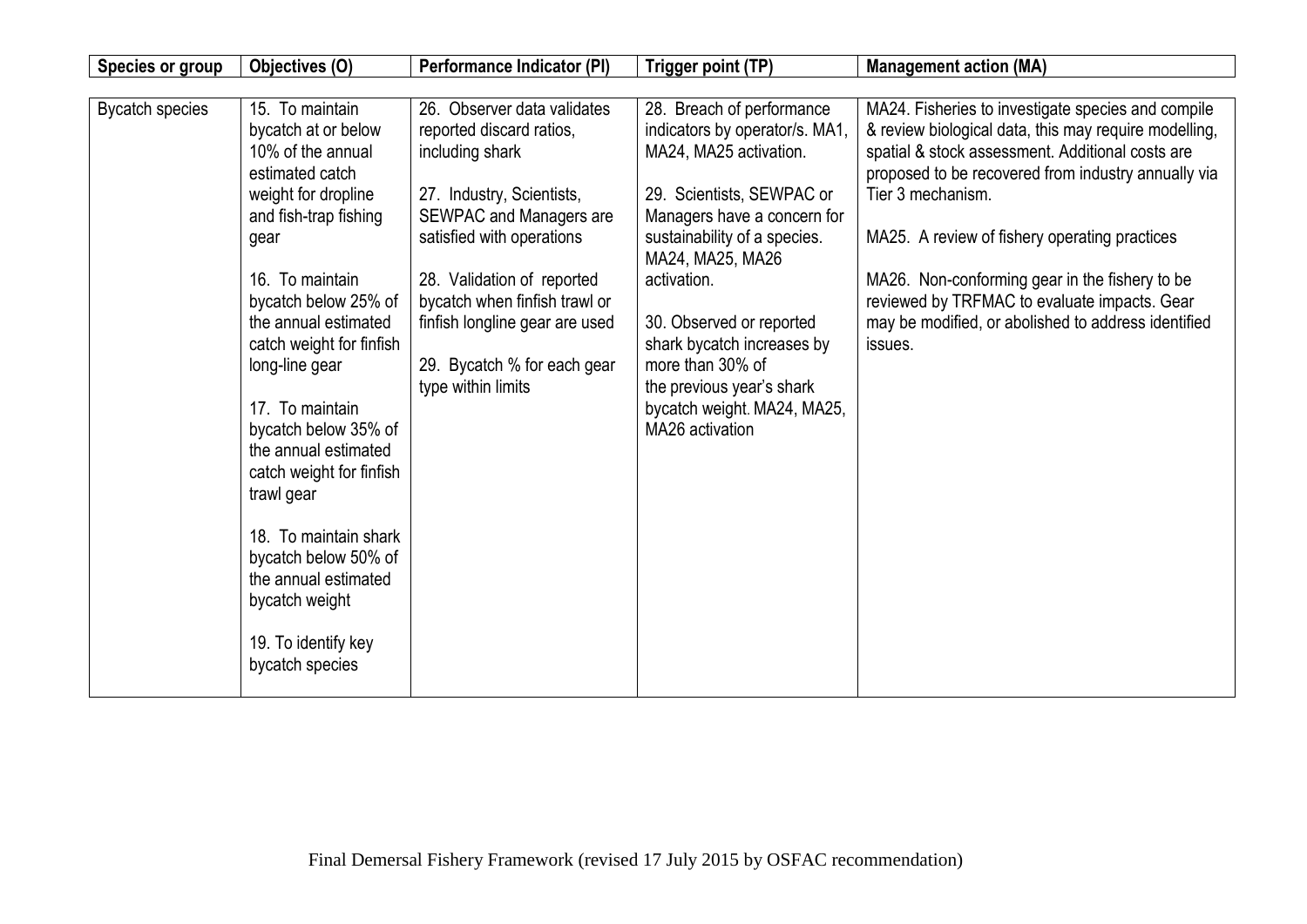| Species or group                                                                                          | Objectives (O)                                                                                                                     | Performance Indicator (PI)                                                                                                                                                                          | Trigger point (TP)                                                                                                                                                       | <b>Management action (MA)</b>                                                                                                                                                                                |
|-----------------------------------------------------------------------------------------------------------|------------------------------------------------------------------------------------------------------------------------------------|-----------------------------------------------------------------------------------------------------------------------------------------------------------------------------------------------------|--------------------------------------------------------------------------------------------------------------------------------------------------------------------------|--------------------------------------------------------------------------------------------------------------------------------------------------------------------------------------------------------------|
| Endangered,<br>Threatened or<br>protected species<br>and/or communities<br>and/or Ecosystem<br>components | 20. Maintain present<br>levels of Endangered,<br>Threatened or<br>Protected species and<br>communities'<br>interaction with all    | 30. No unreported incidences<br>of protected species<br>interactions<br>31. Observer data validates<br>Endangered, Threatened or                                                                    | 31. Breach of performance<br>indicators by operator/s. MA1,<br>MA27 activation.<br>32. Scientists, SEWPAC or<br>Managers have a concern for                              | MA27. A review of fishery operating practices.<br>MA28. Gear in the fishery to be reviewed by<br>TRFMAC to evaluate impacts. Gear may be<br>modified, or abolished to address identified issues.             |
|                                                                                                           | fishing gear types<br>21. Minimise effects of<br>fishing on ecosystem<br>components<br>22. Fish traps are<br>individually set, not | protected species and/or<br>communities reporting<br>practices.<br>32. No fish trap damage to<br>reef habitat areas observed or<br>reported.                                                        | sustainability of a species<br>and/or ecosystem<br>component. MA27, MA28 or<br>MA29 activation.<br>33. Fish traps are not<br>individually set. MA28, MA29<br>activation. | MA29. Fisheries to investigate species and/or<br>ecosystem component and compile & review<br>relevant data. Additional costs are proposed to be<br>recovered from industry annually via Tier 3<br>mechanism. |
|                                                                                                           | attached to each other<br>and are not set on<br>reef habitat areas.                                                                | 33. No identification of<br>threatening processes.<br>34. Industry, Scientists,<br><b>SEWPAC or Managers are</b><br>satisfied with sustainability of<br>all species and/or ecosystem<br>components. |                                                                                                                                                                          |                                                                                                                                                                                                              |